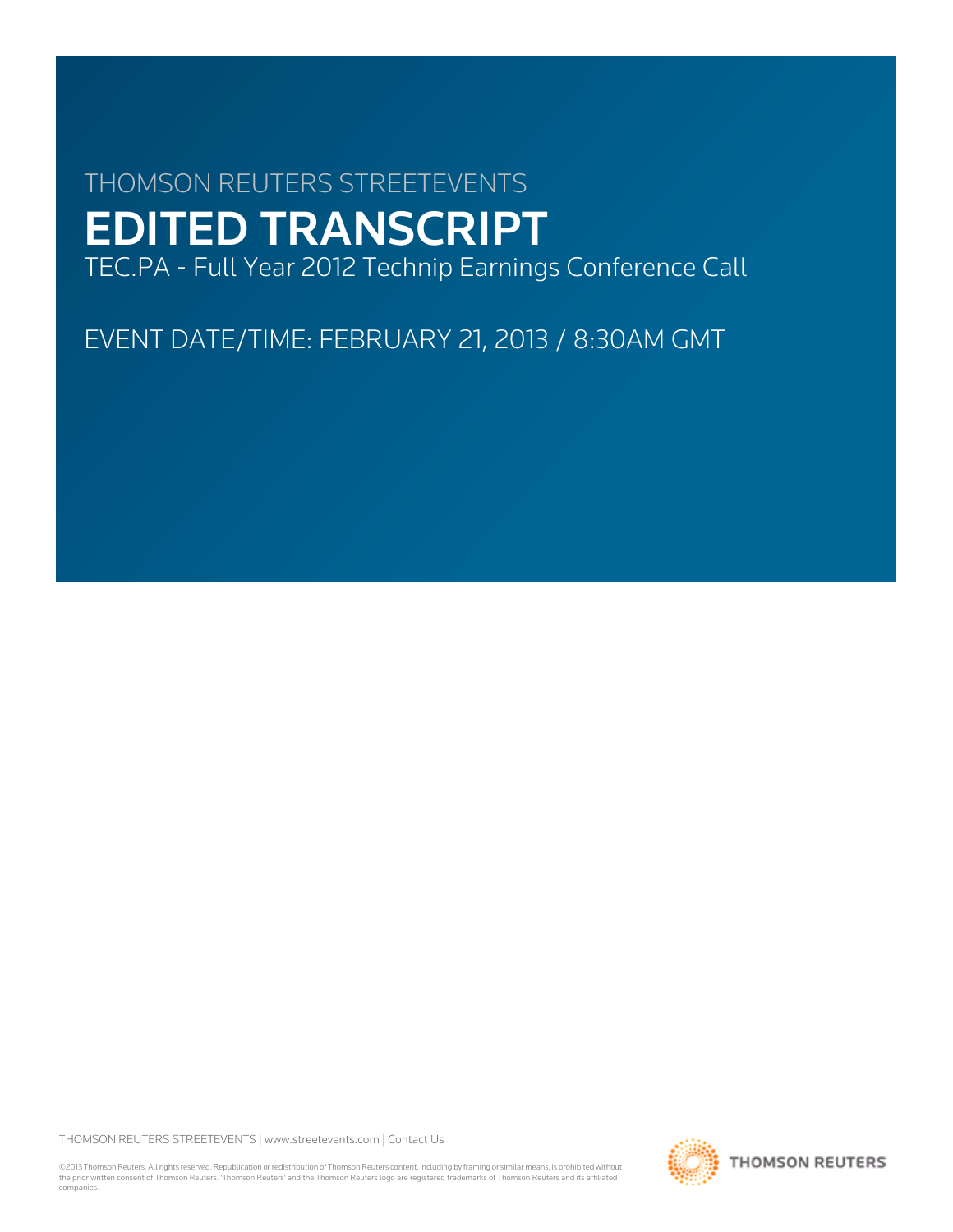## **CORPORATE PARTICIPANTS**

**[Kimberly Stewart](#page-1-0)** Technip SA - Head, IR **[Thierry Pilenko](#page-1-1)** Technip SA - Chairman and CEO **[Julian Waldron](#page-2-0)** Technip SA - CFO

## **CONFERENCE CALL PARTICIPANTS**

**[Jean Franstan](#page-7-0)** Cheuvreux - Analyst **[Fiona Maclean](#page-8-0)** Merrill Lynch - Analyst **[Alexandre Marie](#page-10-0)** Exane BNP Paribas - Analyst **[Mick Pickup](#page-11-0)** Barclays - Analyst **[Guillaume Delaby](#page-13-0)** Societe Generale - Analyst **[David Phillips](#page-15-0)** HSBC - Analyst **[Julien Laurent](#page-16-0)** Natixis - Analyst **[Ryan Kauppila](#page-17-0)** Citigroup - Analyst **[Christyan Malek](#page-18-0)** Nomura - Analyst **[Amy Wong](#page-20-0)** UBS AG - Analyst

## **PRESENTATION**

#### **Operator**

<span id="page-1-1"></span>Good morning, everyone, and welcome to the Technip's fourth-quarter and full-year 2012 results conference call. As a reminder, this conference call is being recorded. At this time all participants are in a listen-only mode. Later there will be a question and answer session. I would now like to turn the call over to your host for today's conference call, Mr. Thierry Pilenko, Technip's Chairman and CEO. Sir, please go ahead.

#### **Thierry Pilenko** - Technip SA - Chairman and CEO

Good morning, ladies and gentlemen, and thank you for participating in Technip's conference call. I'm Thierry Pilenko, Chairman and CEO of Technip. And with me are Julian Waldron, our CFO, Arnaud Real, Deputy CFO, as well as Kimberly Stewart, Apollinaire Vandier and Chuan Wang, from our Investor Relations team.

<span id="page-1-0"></span>I will turn you over to Kimberly who will go over the conference call rules, and Julian, who will go over the fourth-quarter and full-year 2012 operation and financial highlights. Kimberly.

#### **Kimberly Stewart** - Technip SA - Head, IR

Thank you, Thierry. I would like to remind participants that statements made during the conference call which are not historical facts are forward-looking statements within the meaning of the Private Securities Litigation Reform Act of 1995. Readers and listeners are strongly encouraged to refer to the disclaimers, which are an integral part of today's presentation, which you may find on our website, along with the press release and an audio replay of today's call, at technip.com. I now hand you over to Thierry.

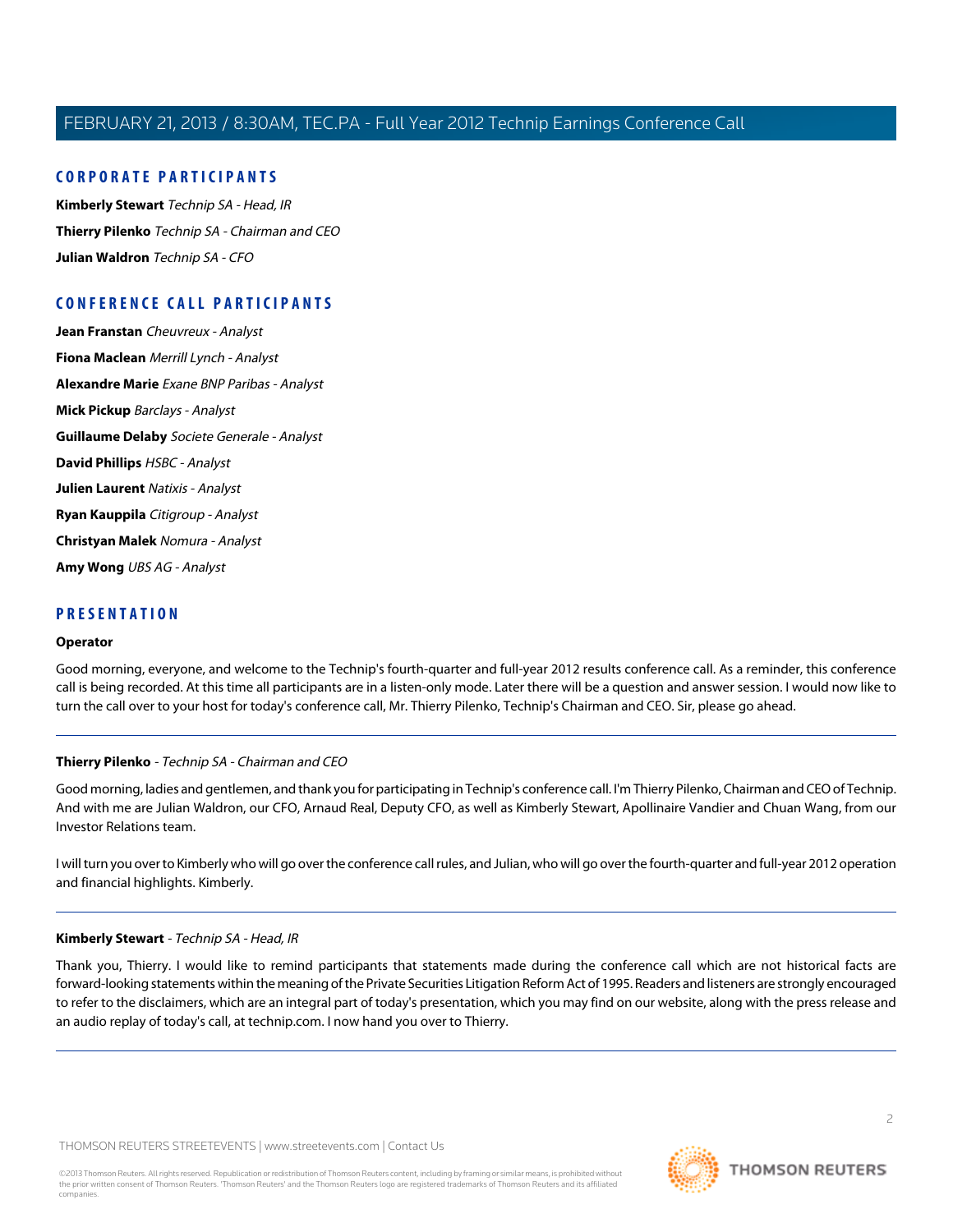## **Thierry Pilenko** - Technip SA - Chairman and CEO

Thank you, Kimberly. 2012 was another year of growth for Technip. The teams generated revenue of EUR8.2b, which is an increase of 20% over 2011. Our operating margin is at 10% and that's for the fourth year in a row, with a net income of EUR540m. And at the end of the year we had a more than EUR14b backlog with a EUR12b order intake throughout 2012.

Key achievements in 2012, first of all, we have continued and maintained a good portfolio diversification; our order intake has been driven mostly by technology and expertise; and we have expanded our global footprint and strengthened our global footprint with a workforce that is now amounting to 36,500 people.

In addition to that we made a couple of strategic acquisitions and alliances that I will describe later on. And the performance is actually in line with our objectives.

And as a result of this good financial performance we will increase dividend, as our practice to regularly increase the dividend. And we will propose the dividend increase to EUR1.68 per share. And the dividend has been steadily grown and increased by 9% since 2008. For 2012 so we are going to propose a EUR0.10 increase.

So going back to more details on page seven and on the Technip revenue split by geography, you will notice that it remains very diversified with a very wide variety of projects worldwide. And going back a few years you will notice that our backlog has evolved very significantly over the past five years and provides us with a very solid platform for growth.

Back in 2006 we were heavily weighted towards the Middle East, which accounted for nearly 50% of our backlog. Today we are much more diversified and cover more markets. We cover more of these markets with both our segments too, for example, we carry out Subsea and Offshore platform work in both deep and shallow waters. We'll come back to that in a few minutes.

As you will see on page nine, we have also taken a strategic -- strategic initiatives to expand our capabilities in 2012 with, first, the acquisition of Stone & Webster and we also created a commercial alliance with Heerema that gives our client access to, in fact, the broadest range of skills from upstream engineering to all types of pipeline and construction assets.

And last, but not least, we continue to deliver on our investments in an expansion of our fleet. And I am delighted to show on page 10 the picture of our recently-delivered new-build medium construction vessel, the Deep Orient, which has been christened last week and will start its first job in the North Sea before we move this vessel permanently to South East Asia.

<span id="page-2-0"></span>I would like now to hand you to Julian. Julian.

#### **Julian Waldron** - Technip SA - CFO

Thierry, thank you very much. Good morning, everybody. So I will start on slide 12 and look at the order intake for the fourth quarter.

Overall in the quarter we took in nearly EUR3b of new orders. Subsea order intake was just over EUR900m, which was down slightly due to the timing of awards. But overall in the year, as you know, our backlog increased to just over EUR6b.

The largest award in the quarter was in Angola for the GirRI project, and that was about one-third of the order intake in the quarter, and the remainder was a multitude of small- and medium-sized projects in a number of different basins.

Onshore/Offshore order intake was just over EUR2b, with a skew this quarter towards platform work. We took in three sizable orders for Total and Statoil in the North Sea and for our first tension leg platform project for Shell and Petronas for the Malikai project in Malaysia.

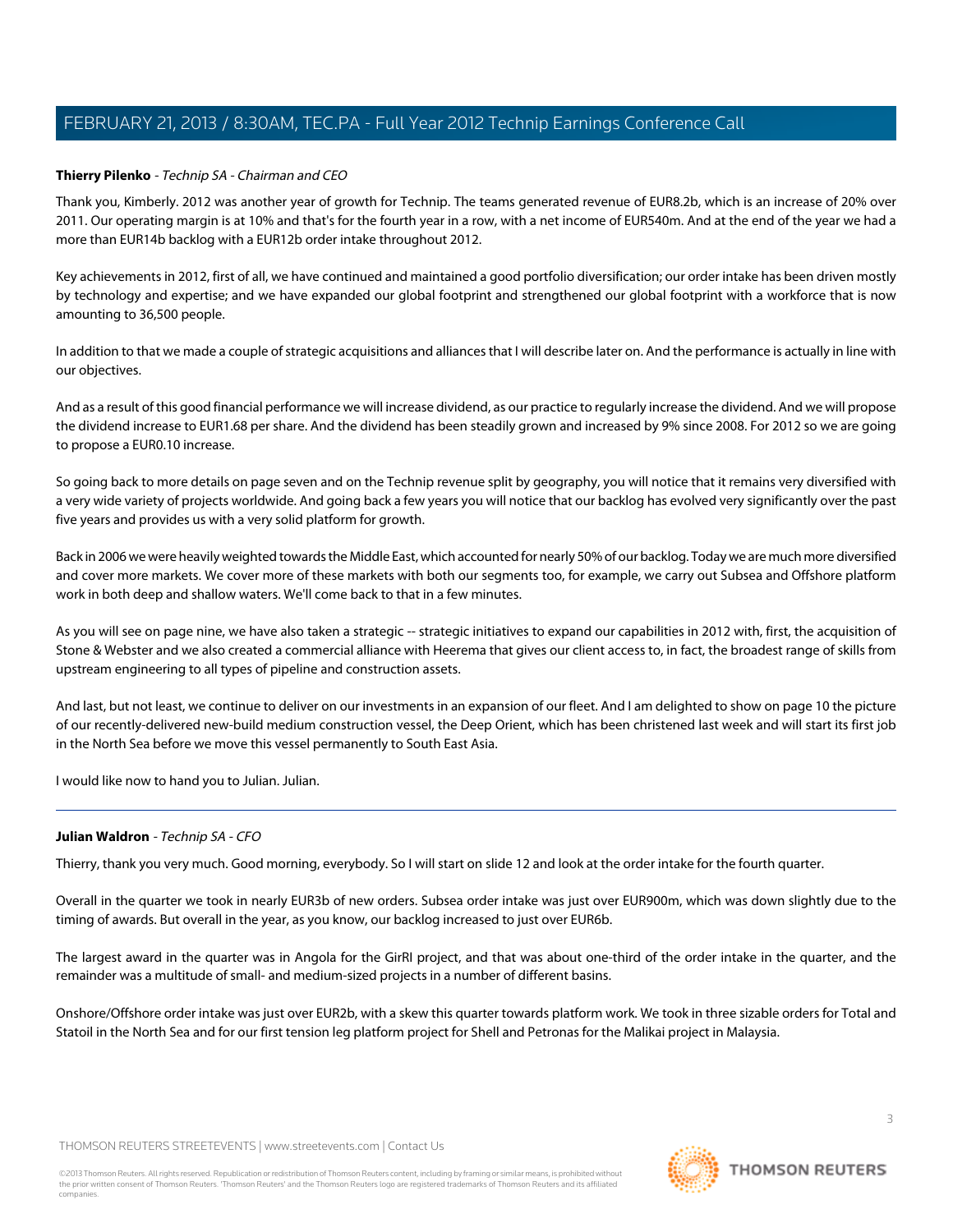Having performed the FEED work, we'll also now execute the work on our chlorine plant for BASF in Germany. And we've started to win order intake based on our technology unit, including, for example, for the Westlake ethylene project in the USA.

Turning to slide 13 and the Group P&L, revenue for the Group was above our expectations. At quarter three we indicated revenue towards EUR8b and the outturn was EUR8.2b. The out-performance was in Subsea. Margins at the EBITDA and the operating levels were in line with our expectations in the fourth quarter and also in line, therefore, with the full-year expectations and performance. Overall for the full year revenue grew 20.4% and EBITDA and operating profit both over 15%.

On slide 14, to drill down by segment, Onshore/Offshore revenues were just below the bottom end of the indicated revenue range in the fourth quarter and the full year. But the operating margin was 7.2% in the fourth quarter, so slightly above the year average, which was 7%. And this was at the top end of our increased guidance at the end of Q3.

Subsea revenues were above EUR4b, so, as I mentioned, ahead of what we expected. We're seeing the strong recent backlog growth start to turn into revenue as some of our larger, multi-year projects move into their engineering and procurement phases. And this is a trend to which I'll want to return when talking about 2013.

Subsea margins in the fourth quarter were 14.9% on that increased revenue and the full-year margin was therefore the same. Full-year operating income grew 21% on revenues up 36%.

A few words on operations in Subsea. Fleet utilization was 78% in the fourth quarter. This compares to 77% in the third quarter. We think to have a slightly positive move from quarter three to the traditionally low quarter four is encouraging and, indeed, many of our flagship vessels were active, so, for example, the G1200 in Ghana and the G1201 in the Middle East, as well as both the Deep Blue and the Deep Pioneer on the BC-10 projects for Shell in Brazil.

Now, the 78% in the fourth quarter compares to 85% in the fourth quarter a year ago. But I'll remind you that the fourth quarter in 2011 was inflated by the abnormally-poor weather in the North Sea, which meant that our operations continued well into the winter. Overall, therefore, we view vessel utilization in the fourth quarter as a slightly positive trend.

Slide 15, between operating profit and net income there was a swing year on year in the financial results. Now, part of this is the unpredictable fair value of adjustments for hedging instruments under IAS 32 and IAS 39. There is a one-off cost of EUR9m. That's for the repayment of \$71m of secured debt which we acquired with global industries and we repaid that at a premium in the fourth quarter. There was also lower interest income in the year and in the quarter, given were interest rates our deposits stand now compared to, say, a year or two years ago.

The tax rate was a little below the long-run average in quarter four; it was at 26.4%. This is essentially due to where the profit was made in the quarter geographically and, for the year, we were at 27.5% (sic - see presentation "27.4%").

Last, on slide 16, the Group's net cash position has been stable now for a couple of quarters. Working capital outflows, although they were strong in the first half, were almost nil in both the fourth quarter and the third quarter. We were operating at the end of the year at around 91 days net working capital and our longer on average, and by this I mean you have to go back well before 2005, is probably in the region of 80 to 90 days.

So looking at both advances and working capital we're probably something like a normalized level, or closer to a normalized level now. CapEx was 519, EUR519m, and will be around [these] levels in 2013. As you'd expect, about 60% of the CapEx was on capacity increases, both vessels and manufacturing, and the Subsea segment.

And, with that, I'll hand back to Thierry



**THOMSON REUTERS**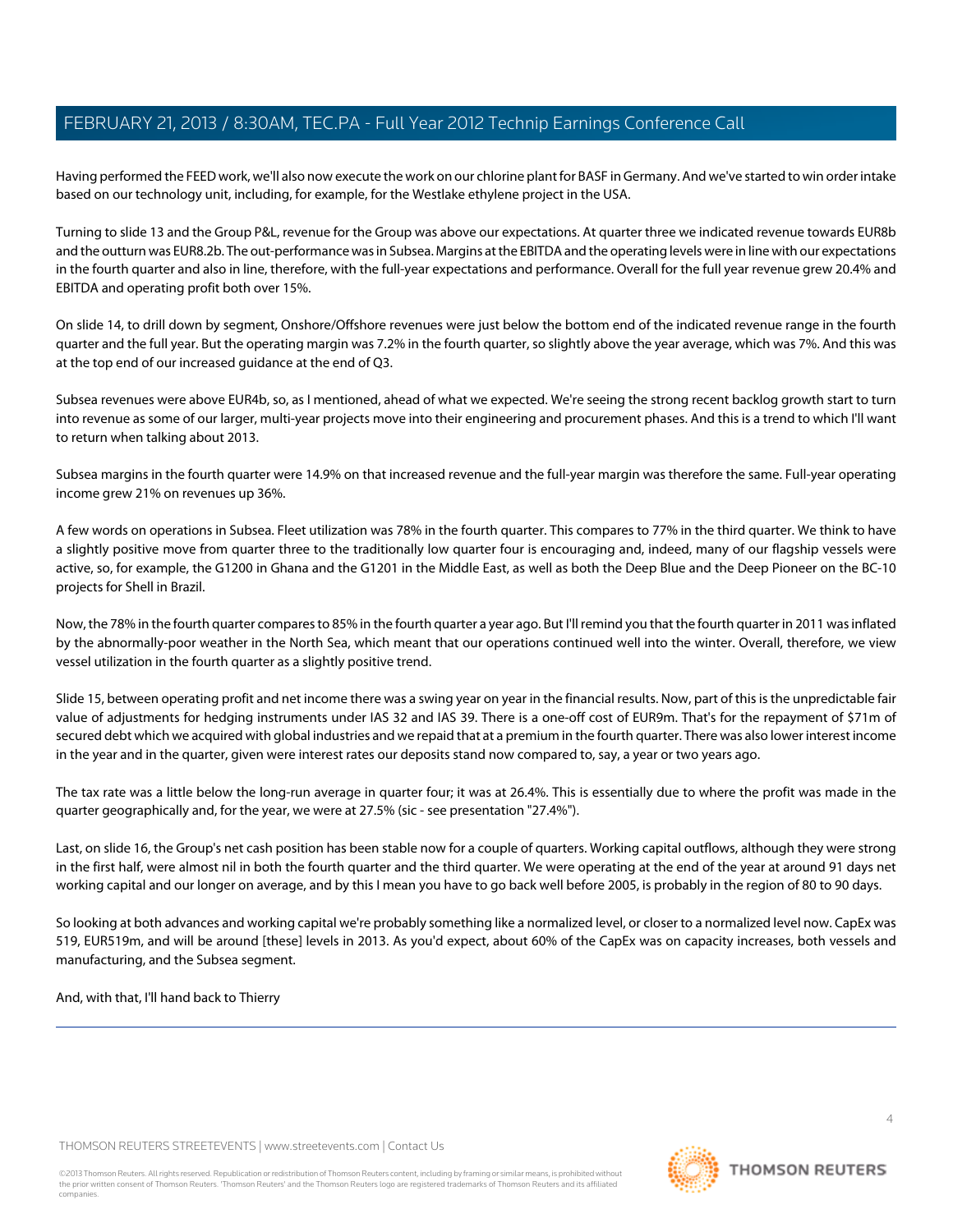#### **Thierry Pilenko** - Technip SA - Chairman and CEO

Thank you, Julian. So, as we said many times, we believe that a well-diversified backlog is a critical success factor in our industry and we actually try to maintain a backlog which is as varied as possible in many ways. In particular, we deliberately try to mix very large with small-and medium-size contracts.

So we have some data on page 18. For example, you see that out of the EUR6b Subsea backlog the largest project is Quad 204 in the North Sea, which is valued roughly EUR650m. So there are slightly over 10 projects in our backlog between EUR100m to EUR300m (sic -- see presentation "EUR350m") and over 70, seven zero, projects less than EUR100m.

So this is also reflected in our EUR8.2b Offshore/Onshore backlog, of which the largest contracts are Shell FLNG in Australia and Ethylene XXI in Mexico, the later accounts for roughly EUR850m. We then have in Onshore/Offshore around 15 projects in our backlog between EUR100m to EUR600m, followed by over 50 projects under EUR1m (sic -- see presentation "EUR100m").

It's not just the size; it's also the type of project which is equally important. Subsea contract mix varies from big EPCI or small EPCI tie-backs and installation as well as flexible pipe supplies, for example, in Brazil and early-stage involvement with field architecture with our Genesis subsidiary.

This is also carried through our Onshore/Offshore segment, where we offer, obviously, EPC solutions but with different contract configurations, from reimbursable, to lump sum, to progressive conversion also into lump sum.

For both segments, on page 19, we have succeeded in having strongly-differentiated assets and unique know how. For example, our yard in Pori is a reference facility for Spar construction. We are currently manufacturing -- fabricating two Spars in Pori. Our manufacturing plants in Le Trait and Acu produce -- or will produce, in the case of Acu, high-end equipment, some of which is unique to Technip, such as the 3,000 meter flexible pipes.

Technip proprietary technologies which we have combined with Stone & Webster process technologies this year, we have been able then to license and build better agreements so that we reinforce our position in many downstream markets, in particular, in North America and we see opportunities, in fact, absolutely worldwide for these type of applications.

On page 20 you have a selection of some of the Technip differentiating technologies and some of the firsts that we achieved in 2012. I am not going to go through entire list, but I'd like just to point out a couple of achievements, like the Islay electrically-traced heated pipe-in-pipe, which was a world first, installed in the North Sea, and also couple of ethylene crackers for Reliance Industry in India and CP Chem in the USA.

So technology and engineering services contracts which are here to design world-scale ethylene crackers are using the technologies from Technip and from former Stone & Webster, so our footprint is growing there in the petrochemical arena.

Now, moving to page 21, obviously, we have over the past two years enlarged our execution capabilities in Subsea, first of all, in Subsea heavy lift and ultra-deepwater, but deepwater-to-shore with, first, the Heerema alliance that we did in 2012, but also the acquisition of global industries and, of course, our own CapEx, as we show on the page 21.

Now, securing early involvement in projects very early in their life cycle, it's a core element of our integrated business model, and this is a strategy that has enabled us to grow our Onshore/Offshore backlog, that has allowed us to device better execution plans for our clients and also take larger scopes with a better view for risks. Many of the key contracts we won in 2012 actually came from FEEDs that we had performed in the previous years and we will continue to do that.

Now on page 23 you will also see that over the past couple of years we have won a number of projects that, over time, have spanned over all our segments. And progressively from winning and developing the relationship in part of a development we've been able to expand that to other parts by, for example, combining Subsea and Offshore development.

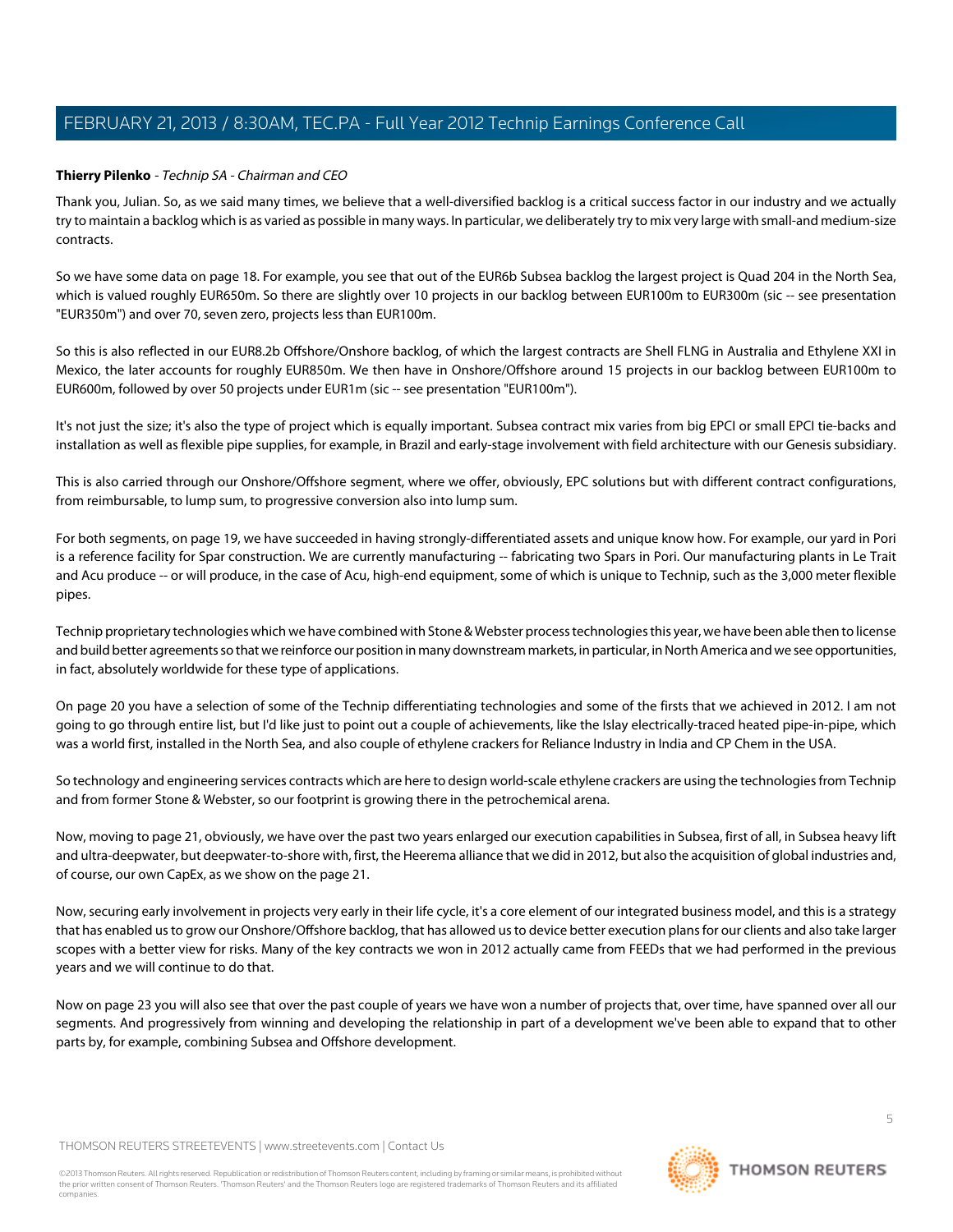Now last, but not least, we are growing closer to our clients by investing in talents worldwide and at the end of 2012 Technip is now employing more than 36,000 people worldwide, compared to 31,000 a year ago. And you can see that the growth has been particularly spectacular over the past five years -- six years in various areas.

And although we all say that finding human resources still remains the key challenge for our industry, we believe that when we have a broad global footprint that helps find the right resources and the right balance and that helps us hire more effectively.

I'll now hand you over to Julian who will go over the 2013 outlook.

#### **Julian Waldron** - Technip SA - CFO

Thanks again, Thierry. So our targets for '13 are set out on slide 26. We target Group revenues up between 11% and 16% in 2013, so to between, for the Group, EUR9.1b and EUR9.5b. And of that we expect Subsea to represent EUR4.3b to EUR4.6b and Onshore/Offshore EUR4.7b to EUR5.1b.

Now I'll deal with Onshore/Offshore margins first. We stick to our long-run expectations of a 6% to 7% operating margin and this has been our target and our outturn for two years now. And we believe that the diversification of the backlog in that segment is well placed to deliver growth and a reliable profit performance for the medium term at that level.

Now, turning to 27, we have got the backlog visibility for the two segments as far as revenue is concerned and, as you can see in the backlog scheduling, we've around EUR7b of business estimated for execution in 2013. Overall for the Group, and by segment, the revenue coverage for '13 is quite in line with what we have had in recent years. There is certainly more coverage than in previous years for forward-year two and beyond. And that's particularly the case in Subsea.

So I'd like to come back on slide 28 to Subsea margins for 2013. We target those at around 15%. And set out on page 28 are some of the drivers of this margin.

First, the overall market, Thierry will come back to this, but it appears to us in good shape. We expect good order intake in '13. We see our clients moving forward with their projects and there is therefore no change to our market view. The utilization for our vessels, for example, the G vessels, will improve in '13 compared to '12, given the projects we've won '12. Dry dock and maintenance days are similar, although there will be a slightly different timing to those.

We've grown our backlog in Subsea sharply over the last 12 months and the growth has probably been quicker than we expected. [In addition], this growth has been particularly with multi-year projects and so, as I mentioned earlier, the Subsea backlog has a substantially longer duration than it has had previously.

Now, that's an important point, because we have a profit recognition policy which is closely linked to the risk phases of our projects and this is an area of focus that, if you wish, we can come back to in Q&A. But for the moment I'll note that in Subsea it's rare for us to record substantial profit on an EPIC project until we enter into the key Offshore phases.

So even if a project is moving as planned for its engineering and procurement phases in 2013, if the critical Offshore installation and construction phases are, for example, in '14 or '15, we will have revenue in '13 but little or no profit. And this is the case in many of the larger projects won in 2012, such as Quad 204 or Boyla. And we estimate maybe 7%, 8% of our Subsea revenues in '13 above the equivalent level in '12 will come from such projects, so maybe EUR300m, EUR350m of revenue.

The other impact for this which I'll mention at this point is probably a more volatile quarterly P&L in '13 and, whereas, the swing around the central guidance on a quarterly basis has been maybe a percentage point over the last three or four years, I'd like you to expect greater swings this year.

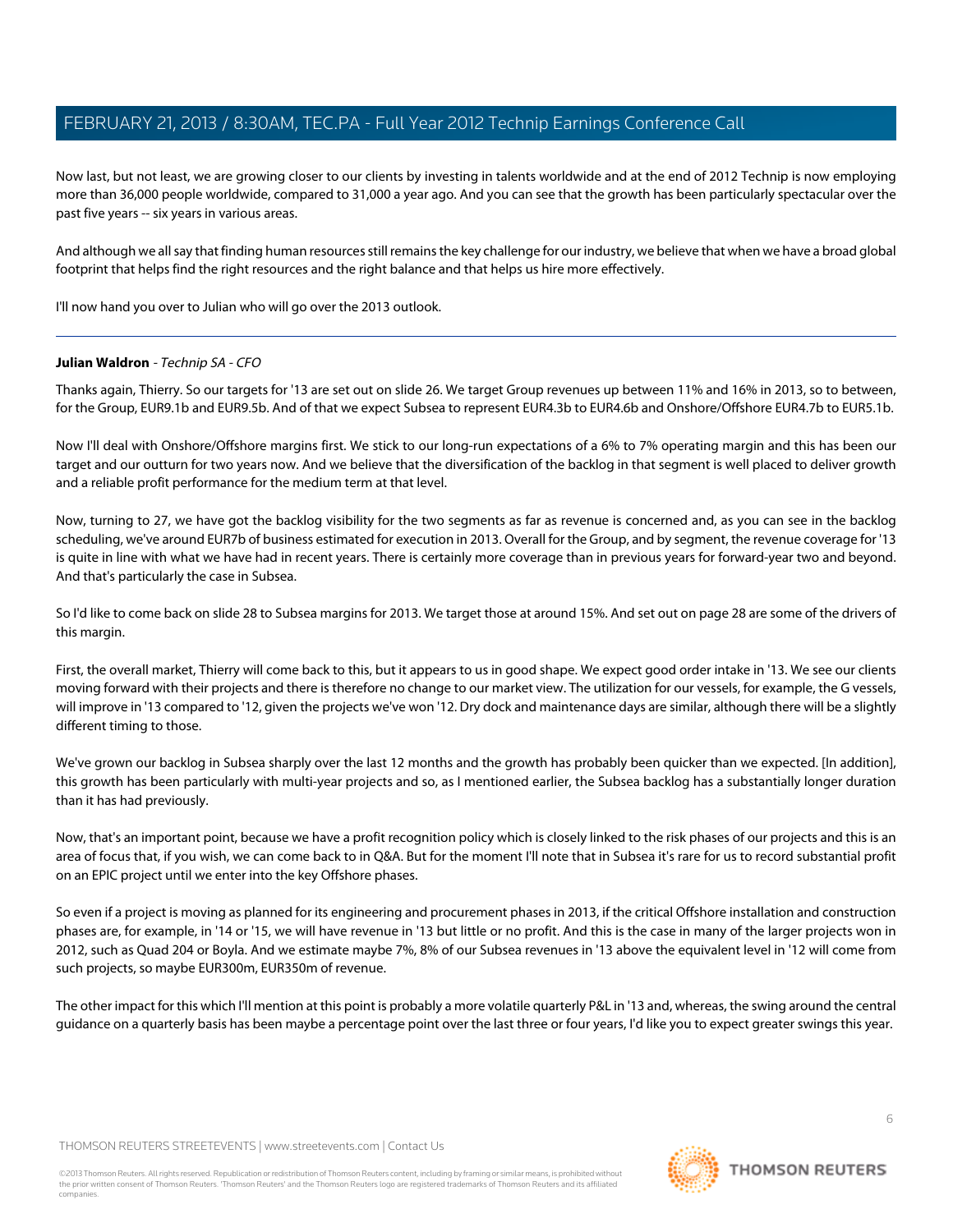For example, in quarter one we don't have any significant projects coming to a close and, although I am not going to give quarterly forecasts, we'd expect quarter one in Subsea to be below the full year, whereas, the middle quarters will be more normalized. And I think it's important, as you look to model quarter by quarter, to take that into account.

Next point, we've a growing business in Asia Pacific. This is for the moment a competitive market and pricing is not similar to some of the other basins in which we operate. And that's a slightly diluted effect. Last, as we've mentioned, we'll bring on-stream a number of new assets in 2013; the Deep Orient, our umbilical facility in Newcastle; the Deep Energy; and the initial start-up of the Acuflex plant.

Now, as Thierry mentioned, we expect a good performance from the Deep Orient this year and Newcastle looks to have a good load. The Deep Orient enters service shortly and will work in the North Sea, and then she'll transit to Asia Pac. By contrast, the Deep Energy will start working in July and August, but we left time free after the first campaign for time to tune up and improve the efficiency on this vessel -- sophisticated vessel before her second project at year end.

And in Acuflex in Brazil we do expect to start production runs in test mode at the end of the year. However, the recent announcements concerning the use of flexibles in the pre-salt give us an incentive to move as fast as we can. And that means we've hired people. We're starting to train them and we're starting to train them actually at our Vitoria in Brazil.

And this and the other start-up costs in the Deep Energy will come into the P&L early this year. We can't capitalize this cost under IFRS. And we estimate the costs linked to the Deep Energy and Acu to be around EUR40m in 2013. So the impact of the projects with revenue and those two start-up projects are the main factors dampening down revenues -- sorry, dampening down margins in 2013.

I appreciate that was a lengthy explanation. I hope it was helpful. And I'll hand back to Thierry to cover our view of markets and our 2013 priorities.

## **Thierry Pilenko** - Technip SA - Chairman and CEO

Thank you, Julian. Before I go to the markets I'd like to come very clearly on what are our 2013 priorities and what I want Technip to focus on in 2013.

First and foremost, we want to maintain our focus on project execution to ensure reliability in our project delivery. We have to deliver and start using our new assets with the start-up of the Deep Orient that I just mentioned, the Deep Energy that will come in service in the second half of this year and the Acu plant which should be completed by the end of the year and will progressively ramp up in 2014.

Number three, we want to reinforce our leadership position in certain Offshore production facilities and, notably, on Floating LNGs where we have a strong differentiation, and on Spars. We want to leverage our downstream technology portfolio after the purchase of Stone & Webster, notably, but not only, in North America. And last, but not least, we want to grow equipment and technology in manufacturing, for example, confirming flexibles as technology of choice for deepwater developments, particularly in the pre-salts of Brazil.

So these are our top priorities for 2013. And you will notice that they are very operational and they are very technologically focused.

Now, moving to the business environment, the first thing I would like to say is that our view of the market hasn't changed significantly compared to what said in October. Our markets continue to be robust, continue to give us good visibility and that is true for both our segments. I am not going to do the entire tour of the world; that would take too much time.

But basically we see strong opportunities in North America, both Onshore and Offshore. We see clients that are willing to spend an increased budget and CapEx in -- particularly in exploitation and production to replace declining production in many parts of the world.

We see a sustained volume of activity in the Middle East and we should see over the next couple of years some very large projects being sanctioned, particularly in Africa, for the Offshore development both in West and East Africa. Brazil continues to be strong and Asia Pacific, as Julian was mentioning, is a growing market, so we should be in a very good position there.

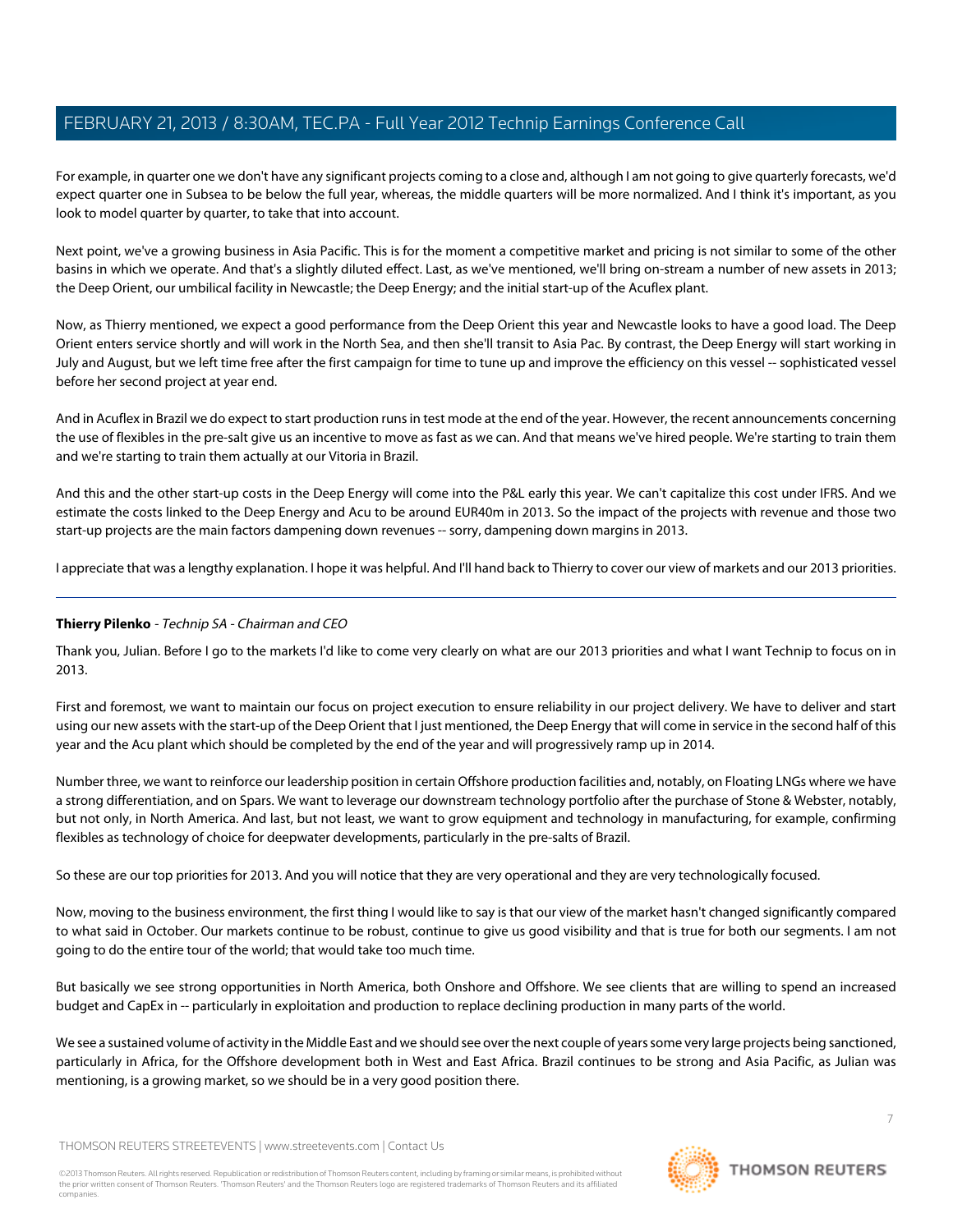Last, but not least, I would like to repeat something that you have probably seen many times, but basically this is on page 31. We have stuck to our framework -- our strategic framework.

And I believe these six boxes where we talk about the diversified portfolio, differentiations through differentiated assets, technology, execution, vertical integration and national content, this is really what we are continue to push and how we'll see (inaudible) continue to differentiate ourselves in this market. So it continues to be as relevant for us in 2013 and beyond as over the last four to five years.

And finally I'd like to say that our team can be particularly proud of what they delivered in 2012 and of what they will deliver in 2013. Thank you very much and we will turn over for questions.

## **QUESTIONS AND ANSWERS**

#### **Operator**

<span id="page-7-0"></span>Thank you, ladies and gentlemen. At this time we will begin the question and answer session. (Operator Instructions). One moment, please, before the first question. We have a first question from [Jean Franstan] from Cheuvreux. Sir, please go ahead.

#### **Jean Franstan** - Cheuvreux - Analyst

Yes, thank you. Good morning. I have several questions actually, first of all, starting with the Subsea margin. I just wanted to clarify what you said. Basically, the start-up cost in total will amount of EUR40m. Is that correct? So, meaning, both for the vessels and the manufacturing plants we should take into account a EUR40m negative impact. Is that correct?

#### **Julian Waldron** - Technip SA - CFO

Correct.

#### **Jean Franstan** - Cheuvreux - Analyst

All right. And then when you said that the multi-year projects will represent 7% to 8% of sales in 2013, what was the proportion in 2012?

#### **Julian Waldron** - Technip SA - CFO

The 7% to 8% is what I'd look to be the delta between '13 and '12. So of course we had some in '12 and you'd expect that to carry forward to some extent in '13. So the 7% to 8%, or the EUR300m, EUR350m, is the change, is the increased amount.

#### **Jean Franstan** - Cheuvreux - Analyst

All right. Okay, thank you for this. And then turning to the Onshore/Offshore, one year ago, for 2012, you were expecting Onshore/Offshore to deliver sales of EUR4.3b to EUR4.5b and, finally, in fact it ended up below EUR4.2b. What makes you confident that this time around, in '13, you will be in a position to have significant growth compared to what you achieved last year?

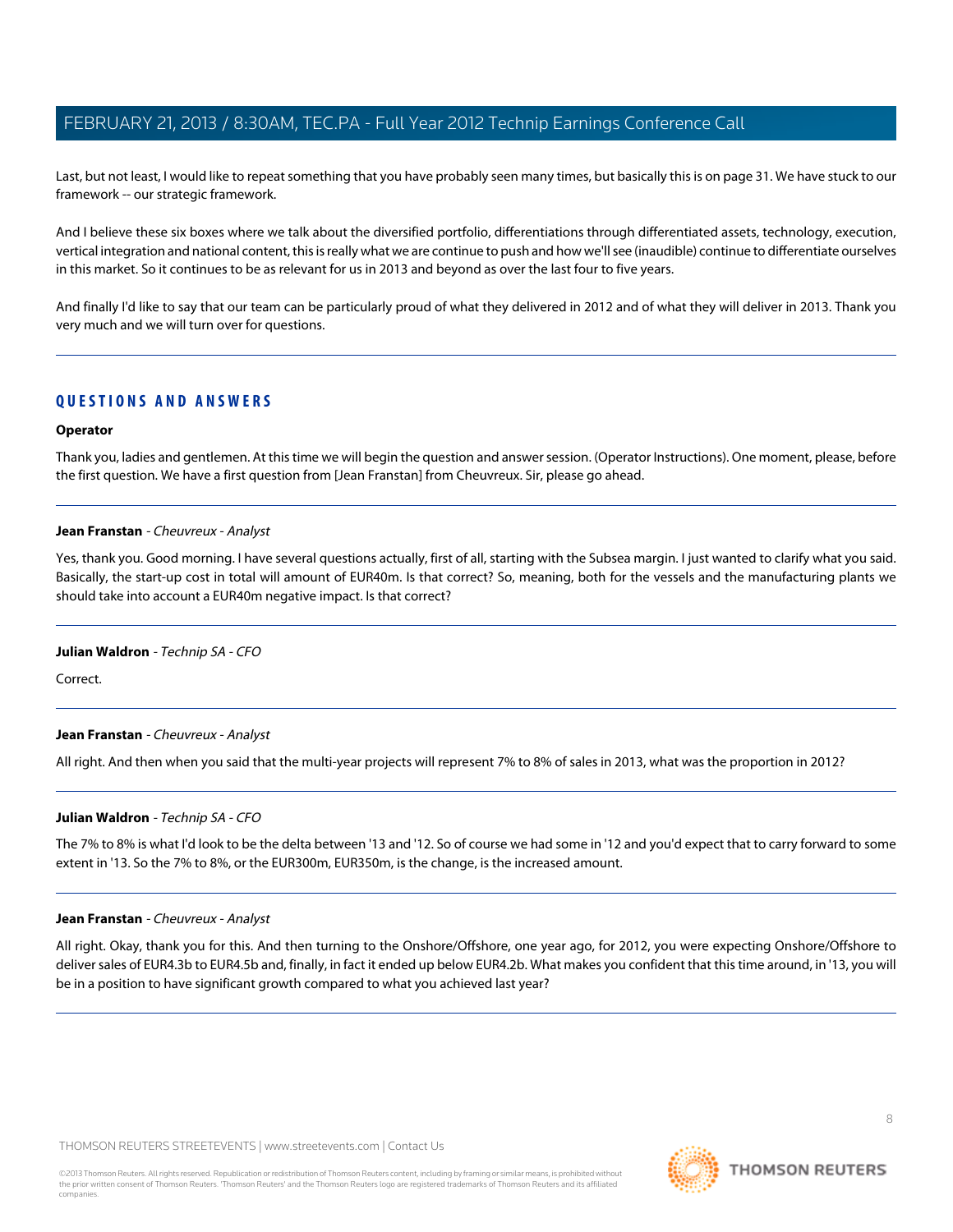#### **Julian Waldron** - Technip SA - CFO

First of all, the backlog is there. Secondly, the projects, you have some good view of how they move through phases. The complexity with judging revenue in Onshore/Offshore is occasionally the procurement campaigns that you go through. If you split from signing your procurement, say, from the middle of December into the middle of January, then you slip revenue from one period to the next.

And judging in larger Onshore contracts between one period of a month or two and the next, I confess, it's occasionally complex. We think we've guided to revenue which is a reasonable expectation next year and that's what we try to do every year. I don't think there is anything more or less complex in '13 compared to '12, but those are the issues which you're confronted with.

#### **Jean Franstan** - Cheuvreux - Analyst

All right and just a final one. Given the fact that you're going to be awarded more and more petrochemical projects in Onshore/Offshore, so we will probably see a change in mix there, is any reason why -- those project -- what kind of margins those project deliver? Is it anything different compared to what you already have achieved over the past few years?

#### **Thierry Pilenko** - Technip SA - Chairman and CEO

No, there is no reason to think that these projects are going to be less or more profitable than the mix.

#### **Jean Franstan** - Cheuvreux - Analyst

All right, thank you so much.

#### <span id="page-8-0"></span>**Operator**

We have our next question from Ms. Fiona Maclean from Merrill Lynch. Madam, please go ahead.

#### **Fiona Maclean** - Merrill Lynch - Analyst

Thank you. It's Fiona at Merrill Lynch. My first question is on Subsea. I want to get a little bit of a better understanding on the recovery we should be anticipating to see in margins, particularly in 2014, given we're going to have now two years of margins at about 15%. Can we see a significant move back up over 100 basis points, or is it going to have to be a much more gradual process, given the phasing of the backlog that you can see in front of you?

And then, secondly, could you just give us an update on your specific areas of CapEx for 2013 and what type of level do you expect that would be? Thank you.

#### **Thierry Pilenko** - Technip SA - Chairman and CEO

Okay, I'll start. Good morning, Fiona. We just gave you guidance for 2013. We are not yet talking about 2014. But I would say directionally we should progressively -- if the market continues to show robustness we should progressively see an improvement. Julian, would you like to add to that or --?

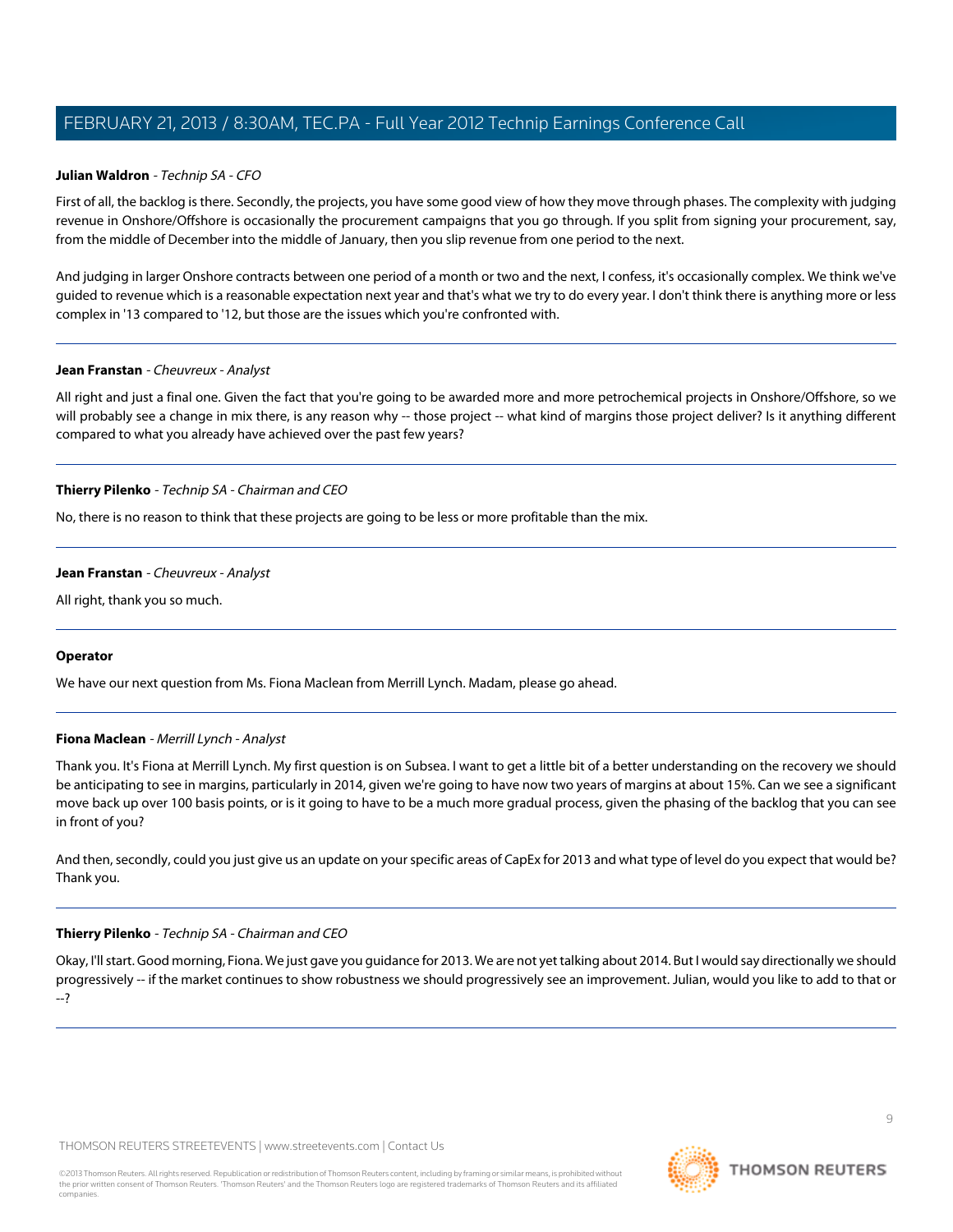#### **Julian Waldron** - Technip SA - CFO

No, I don't think I have anything in particular. If you wanted me to add caveats, which at 12 months ahead I probably should, we will be producing in Acu in '14. Please don't expect it to go from one day to the next from zero production for full efficiency and full production.

I remember, Fiona, we talked a couple of years ago on Asiaflex and, you'll remember, that didn't. I mentioned Asia Pacific in the revenue. Those margins in -- on those projects are not the same as you get in some of the other basins. But with those things I have nothing to add to the strong comment that Thierry gave.

#### **Thierry Pilenko** - Technip SA - Chairman and CEO

The update on CapEx, I think you mentioned CapEx, Julian.

#### **Julian Waldron** - Technip SA - CFO

So, CapEx for '13, we'd like to start the year with an assumption that it will be at a similar level to 2012. At this point we don't expect to have any significant new commitments in terms of CapEx this year which would significantly impact this year. The additional projects which could come through are, for example, around PLSVs in Brazil, but, in line with our previous policy in Brazil, we intend to do that with partners. The timing of that's unclear at this point.

So the major CapEx spending this year is the remaining payments on the Deep Orient, the remaining payments on the Deep Energy and the remaining investment and payments on the construction of Acuflex. Those are the three big projects we have to complete this year. There are others, but those are where the bulk of our attention is focused -- sorry, the bulk of our spending is focused.

In terms of attention on CapEx, the steel [capping] on the two PLSVs with Odebrecht which we won for Petrobras just over a year ago, those move through construction phases this year and they are moving quite well, but there is no cash out on those vessels this year.

#### **Fiona Maclean** - Merrill Lynch - Analyst

Okay, thanks. And maybe just one follow-up. In terms of your backlog, you have been very successful over the last year in building up that number. And we have seen historically in the industry you do want to show a bit of a restraint sometime.

Can you talk about how much additional capacity you think Technip is going to be able to take in terms of volumes? Because you also mentioned that you had to quite a large increase in the employee number. Do you think there is going to be a sweet spot, or you think this has now reached a level that's good enough and the profitability will really start to kick in?

#### **Thierry Pilenko** - Technip SA - Chairman and CEO

Well, obviously, when we build the backlog we build it in line with our view of our capabilities being vessels, manufacturing plants and so forth. And, as you've seen, we have been building capacity and capabilities over the years. Now, we do have a longer backlog than we used to in Subsea because we are going to deliver more capacity, particularly this year, but we have the manpower and the capacity to continue to take, obviously, projects in 2014 and beyond.

What is critical to us is that we continue to have a very selective approach to projects so that it's not just backlog that we are targeting; it's the right level of profitability.

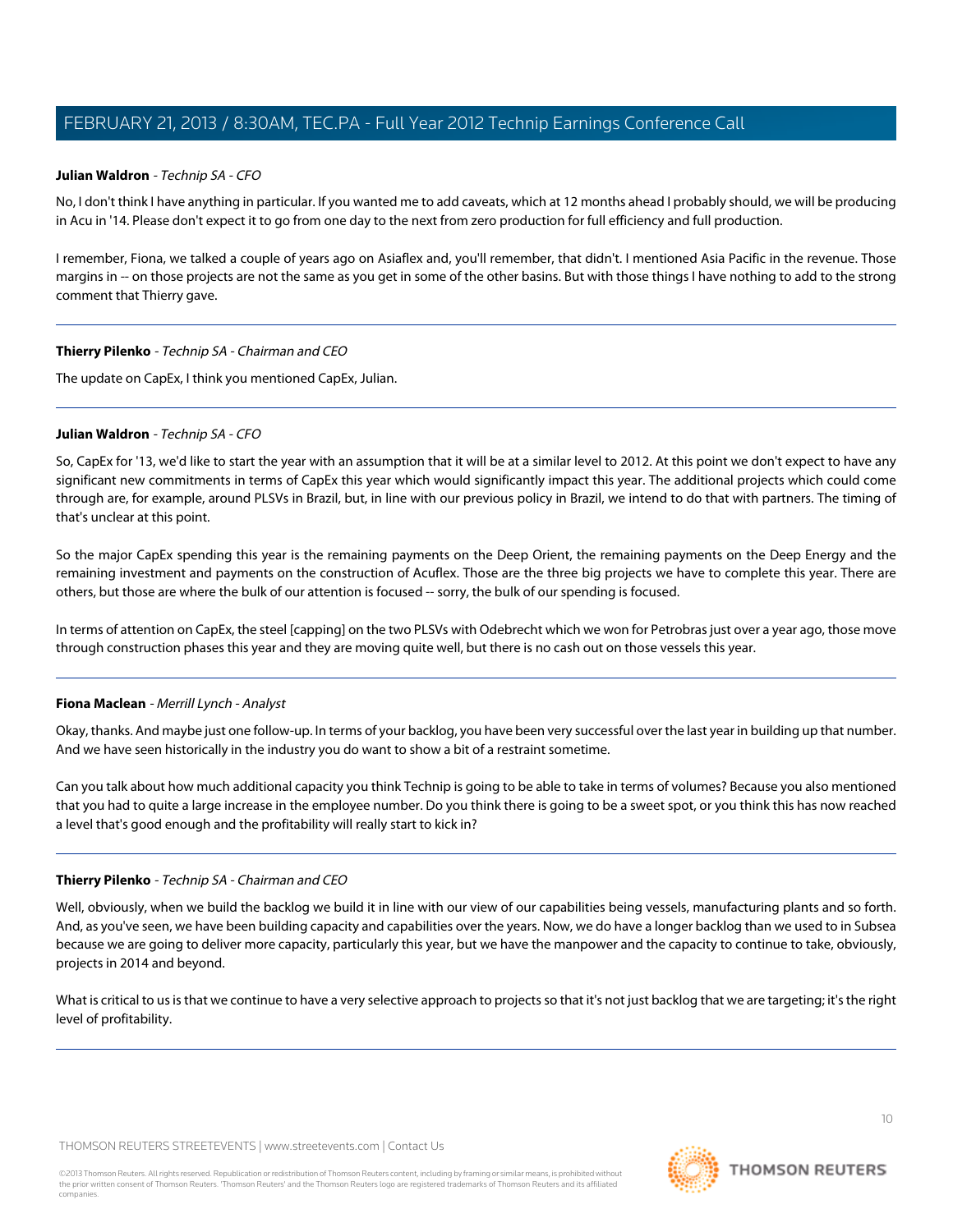#### **Fiona Maclean** - Merrill Lynch - Analyst

Yes, okay. Thank you very much.

#### **Operator**

<span id="page-10-0"></span>The next question is from Mr. Alexandre Marie from Exane BNP Paribas. Sir, please go ahead.

#### **Alexandre Marie** - Exane BNP Paribas - Analyst

Good morning, guys. I've got three questions, please. The first one is on your Subsea margin guidance. So thanks, Julian, for your comments on that. I know it's difficult to split global from the rest of the fleet, but could you please indicate at least whether your guidance assumes profits for the ex-global part of the fleet, or is it still making a loss in 2013?

The second question is on Brazil and Petrobras's decision to refocus on flexible risers. Obviously, this is good for Technip, but I was wondering if you think there's a risk that this decision may put some additional pressure on the timing of the center's development and could we see some further delays in Brazil driven by this?

And finally just a quick maintenance question. Could you indicate roughly how much of the Prelude contract has been booked already in the backlog and how much is left to be booked? Thanks.

#### **Thierry Pilenko** - Technip SA - Chairman and CEO

I'll let Julian answer the Subsea guidance and I'll take the Brazil question.

#### **Julian Waldron** - Technip SA - CFO

So, I appreciate the question on global. I don't know how to split out the performance of assets on projects in 2013 from the projects overall. So, to give you an example, you know that in Ghana we have both the 1200 and the Deep Pioneer working on the Jubilee 1A project. At the moment the 1200 is in Venezuela, but she's not the only asset that will work on the Mariscal project, which is one of our larger projects in 2013 with Offshore phases.

I think the best way and the most helpful way, if I may, that I characterize is to say that the utilization of the global assets, the 1200, the 1201 in particular, is better, much better, if you will, in 2013 than in 2012 and really it has moved in the direction that we expected. If we were to go back to the time of acquisition there is nothing I think that we would change in what we said about global, what we hoped for global.

#### **Alexandre Marie** - Exane BNP Paribas - Analyst

Okay.

**Julian Waldron** - Technip SA - CFO

I think that's as precise as I can be, Alexandre.

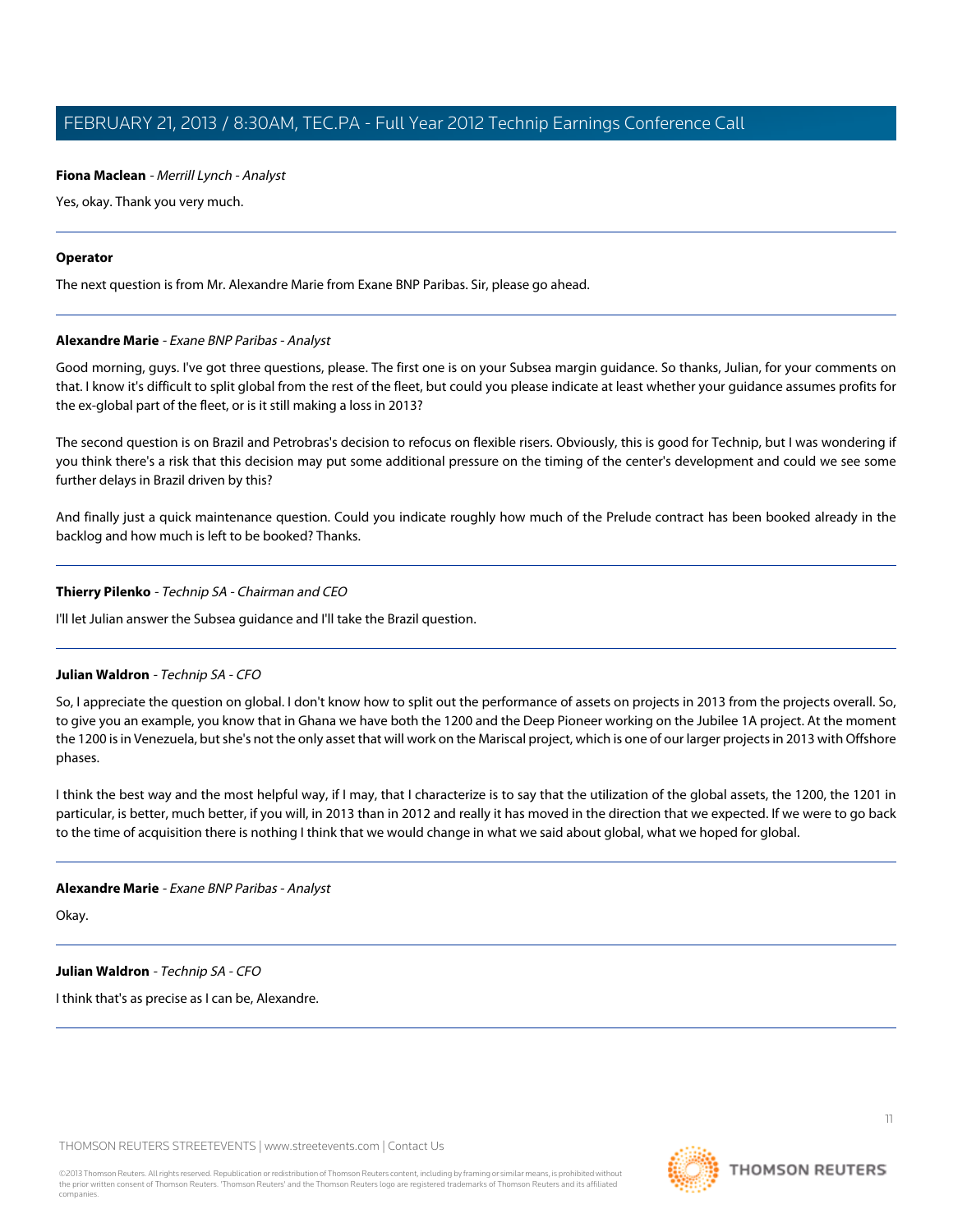#### **Thierry Pilenko** - Technip SA - Chairman and CEO

I'm going to take the question on Brazil, because, yes, you did notice that there was a major change in Petrobras's strategy for this pre-salt development. Based on the experience of two rigid riser projects that are ongoing with our competitors, Petrobras --- and following the qualification of flexible risers for 3,000 meter water depth with Technip, Petrobras have changed their plans and adapted those plans to use flexible risers for the next three projects; [Sapina A Noce], [Chamambi] and Lula. So we should be able to deliver those flexible pipes in the timeframe that has been given by Petrobras.

You need to know that the bottleneck is not the manufacturing capacity -- as we see it today it is not the manufacturing capacity. It is the speed at which the FPSO's are going to be delivered. Now, we are planning to use both our Le Trait and our Acu factory to satisfy the demand of Petrobras. But obviously it has been very good news for us.

But this is pretty much in line with what I have said for, now, many years, where I said there will be probably a mix of technologies for while as we are reaching the limit of the non-technologies that some fields could be developed with rigid, some fields could be developed with flexible. Now, in any case, the flexible technology is always present in any solution just for the -- for example, the flow lines and the injection lines, for example.

Now, Prelude contract, Julian, would you have the backlog?

#### **Julian Waldron** - Technip SA - CFO

We are probably 70%, 75% of the way through that, so most of -- most of the contract is in backlog. The only thing I'd note is that we have taken the Subsea portion of that. We were given --- Shell was good enough to give us some additional work on that. So it's an example where our involvement in the project has probably broadened over the last two years. But most of the FLNG is in backlog.

#### **Alexandre Marie** - Exane BNP Paribas - Analyst

Okay, thank you very much.

#### <span id="page-11-0"></span>**Operator**

The next question is from [Mick Pickup] from Barclays. Sir, please go ahead.

#### **Mick Pickup** - Barclays - Analyst

Thanks for taking my question. A couple of questions, if I may, just continuing on that theme of the Subsea margin. And thank you very much, Julian, for giving us all the moving parts of it.

If I just take the negative moving parts you've given at the moment and then look back a year ago and give the negative moving parts on what you've delivered, so my back of the envelope said underlying margins in that Subsea business aren't going anywhere very quickly. I think I get seventeen and a bit percent and then 17% underlying this year.

You say the market's improving and you say you've got a move into smaller projects. Now, they tend to have less procurement, more engineering, so can you just explain what is going on with that underlying margin and why it's not moving faster than I'd expect?

And, secondly, thank you very much for today, for proving that you're not Italian. I know that you did a big process a couple of years ago de-risking the business, but obviously the last couple of weeks has shown complacency moves into the system. Can you just check if you've had any pressure from your Board to start looking at your processes and just check that you are perfectly safe, that there's nothing in there which could potentially cause problems? Thank you.

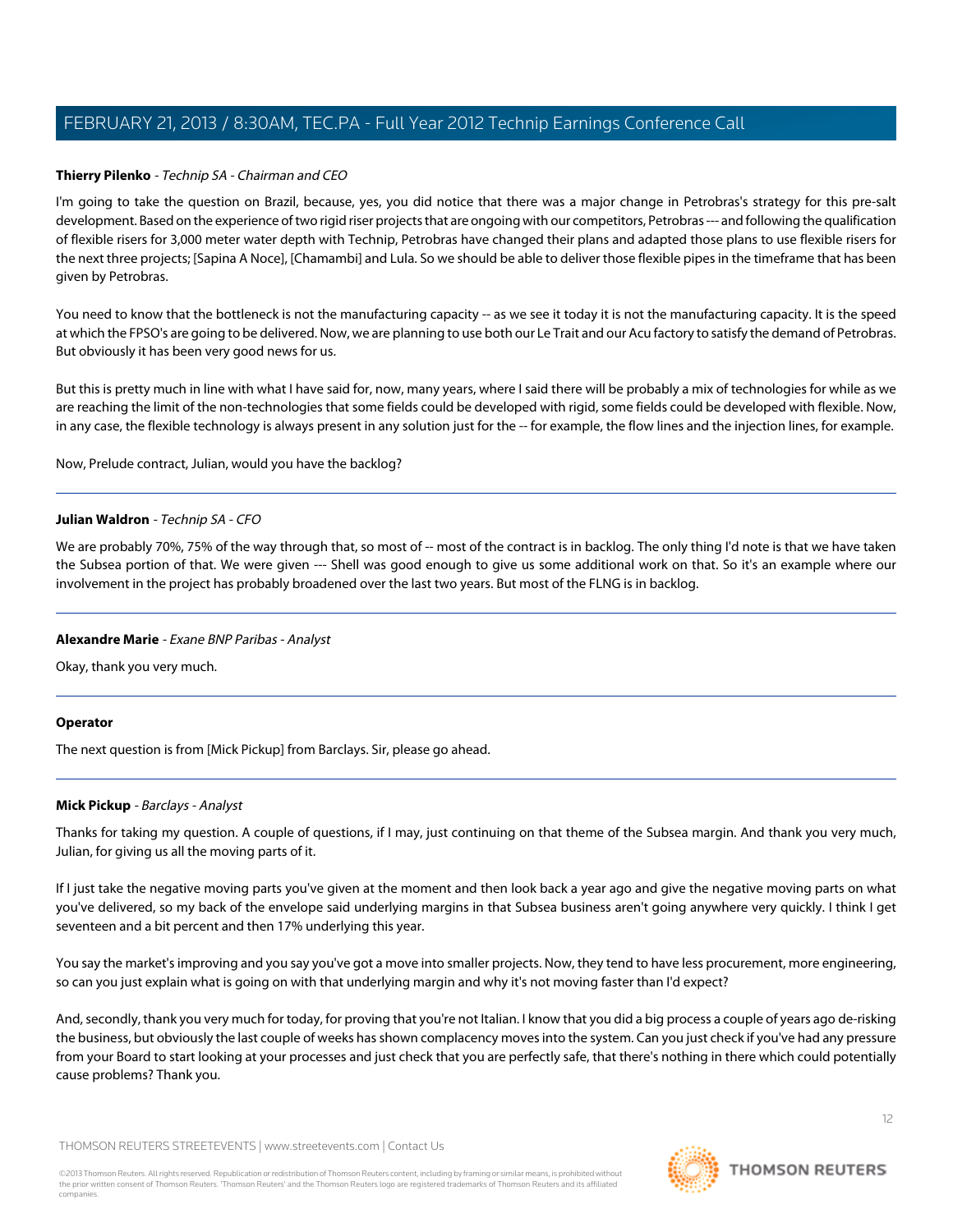#### **Julian Waldron** - Technip SA - CFO

So, Mick, on the first one, thank you for the question. I think the only thing that I would point out --- that I would pull out again and restate is probably the growth of the business in Asia; it's gone from --- and this was included in slide --

#### **Mick Pickup** - Barclays - Analyst

28.

#### **Julian Waldron** - Technip SA - CFO

Where are we? Slide 28. Asia has gone from 5% to 16% of our business. Pricing in Asia Pacific is not --- pricing in two regions. Asia Pacific and Africa today is not where it was back in 2008, 2009, 2010. And I think that's one additional factor that I would call out. Now, over the last 12 months in Asia you've had, I think, a couple of things going on. The first is a growth of volume and, as volume grows, capacity starts to tighten, but that's very much early days.

The second thing that we've seen anecdotally from time to time is projects which are more technologically rich, more technologically complex and, therefore, an ability to win projects on the back of technology rather than price. It's anecdotal at this stage, but I think the volume increase [in] some of those projects are good early indicators that eventually Asia Pacific will be a good, fully profitable zone of business for the industry.

When you look forward over the next couple of years both with the gas projects, some of which still have scopes to award, and large projects in Indonesia, in India, in deeper water, there is certainly potential for that market to move further into areas that we consider to be our sweet spots. That's the only thing I think that I would call out over and above the points that you mentioned.

#### **Mick Pickup** - Barclays - Analyst

Thank you.

#### **Thierry Pilenko** - Technip SA - Chairman and CEO

Mick, coming back to your comment about what is Technip. Well, Technip is Brazilian, is Norwegian, is American, is French, is Italian and is Malaysian and Australian and so forth. And the fact that we are all these nationalities is actually --- and close to our customers is people who are empowered to make the right decisions and who are measured on the performance, I think, is a great strength of Technip. So we are all these nationalities and we are very proud of being everywhere in the World and having people who will deliver everywhere in the World.

Now, you asked a very good question about our Board and is our Board very much involved in the processes of Technip and, in particular, in the processes of risk management. And we have been implementing over the past few years now on a very regular basis a review of -- a very extensive of all our risks, which we do, obviously, internally with the management team, and not only when we look at the project --- that project basis, but also as a portfolio of projects. This is presented regularly to our Board and we haven't changed anything here.

The risk management process at Technip has evolved over time, has been strengthened over time and we have a systematic review with the audit committee of the Board of the large projects, including difficult projects, if some of them require special attention. And this is why we have the full support of our Board for two aspects of --- obviously, all the aspects of the strategy, but two main aspects, which is, first of all, we want to have a diversified portfolio of projects in terms of size, in terms of technology, in terms of geography, in terms of customers.

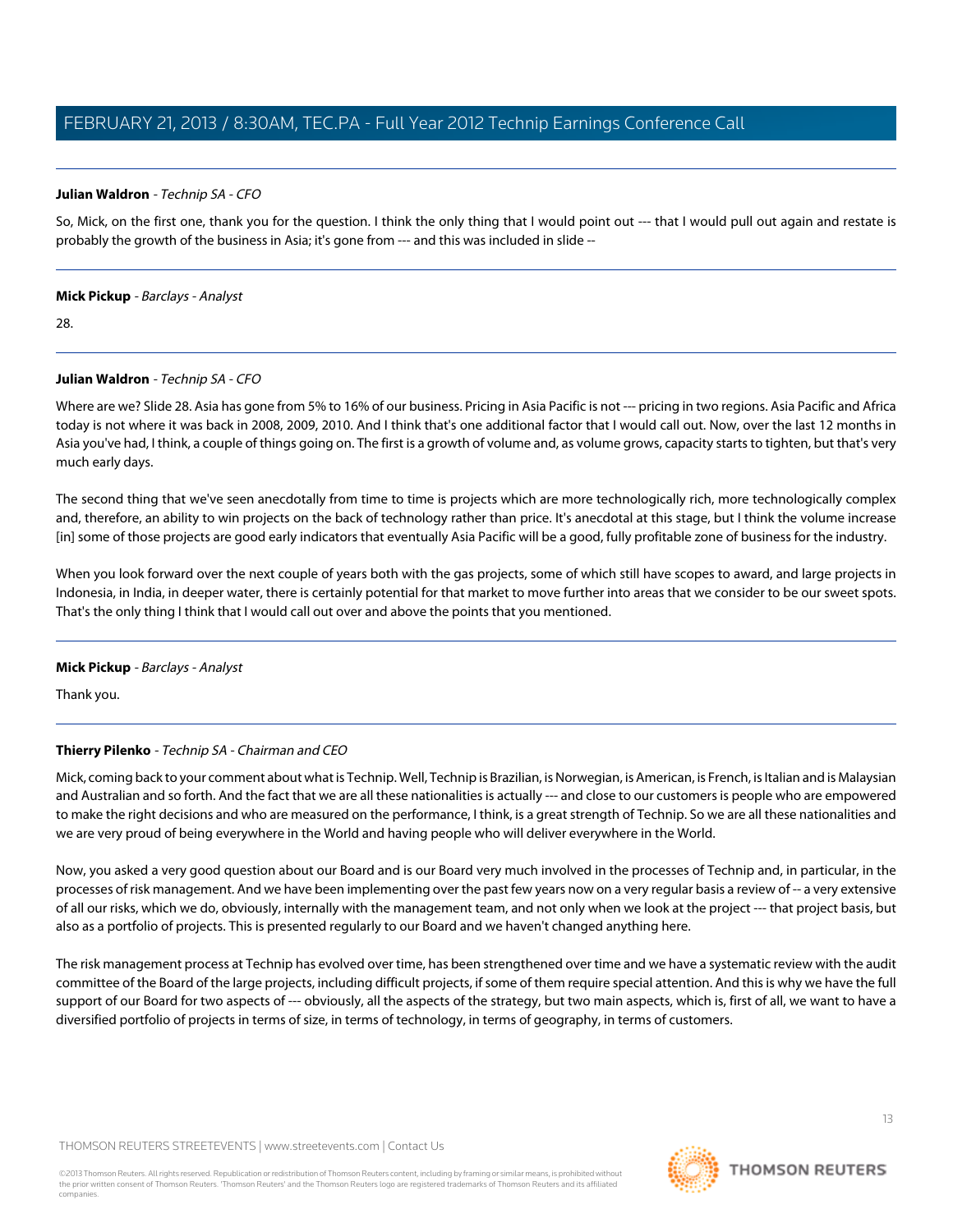And the second element, our Board every year is approving a very significant amount of investment into technologies, whether it is R&D or acquisitions, such as Stone and Webster, or Cybernetix, or Global Industries for technologies that we didn't have in our portfolio. And therefore they believe that this is the way to get involved very early with our customers and, therefore, better build that portfolio of projects.

So I would say there was no reason to change anything to our processes. Our processes obviously are involving, they have been strengthened significantly over the past few years and that's all I would say at this stage.

#### **Mick Pickup** - Barclays - Analyst

Okay, thank you very much. Cheers.

#### **Operator**

<span id="page-13-0"></span>The next question is from Mr. Guillaume Delaby from Societe Generale. Sir, please go ahead.

#### **Guillaume Delaby** - Societe Generale - Analyst

Yes, good morning. In fact, I would like to push a little bit more the first question of Mick regarding future Subsea tightening. Is it premature to give, not a specific date, but maybe an idea about when we could have a better margin in Asia Pacific and in Africa? Is it a question of months, of quarters, or of years? So my first question is on that and then I will have another question.

#### **Julian Waldron** - Technip SA - CFO

Guillaume, thank you very much for the question. I think in Asia Pacific, again, it's on a few projects, but within the industry, within our portfolio in Asia there have been projects that we have taken based on technology, not based on pure price, if you will, or based on execution scheme based on technology.

I think that is a good early sign that that is a market that is moving to bigger, more complex developments which require the sorts of skills that Technip is best placed to offer. With larger projects over the next 24 months, whether it's Indonesia or whether it's India, we think that there is potential for those sorts of projects to be more prevalent in that region.

In Africa I think we would characterize things as being slightly different. If the major projects scheduled for sanctioning over the next couple of years, happen not necessarily all of them, but a few of them, whether that's Moho, whether that's [Combo], whether that's Egina, whether that's [Tem] -- there are other projects; [Block 15]. Whether --- if some of those projects start to come through then we think that will tighten capacity significantly in Africa. So two slightly different markets, one dependent I think on the type of projects, that's Asia Pacific, Africa dependant much more on volume.

#### **Guillaume Delaby** - Societe Generale - Analyst

Okay, that's very clear. So the second question is I saw that in 2012 you've been buying EUR108m of share buyback. In Q4 I also see that your -- the number of fully diluted shares is still going up, since we are still --- we are now above 125.5m shares. Could you elaborate a little bit on your plans going forward? I know that you've been recruiting a lot and you need, of course, to buy people, but can we expect at some stage maybe that the number of fully diluted shares to remain constant?

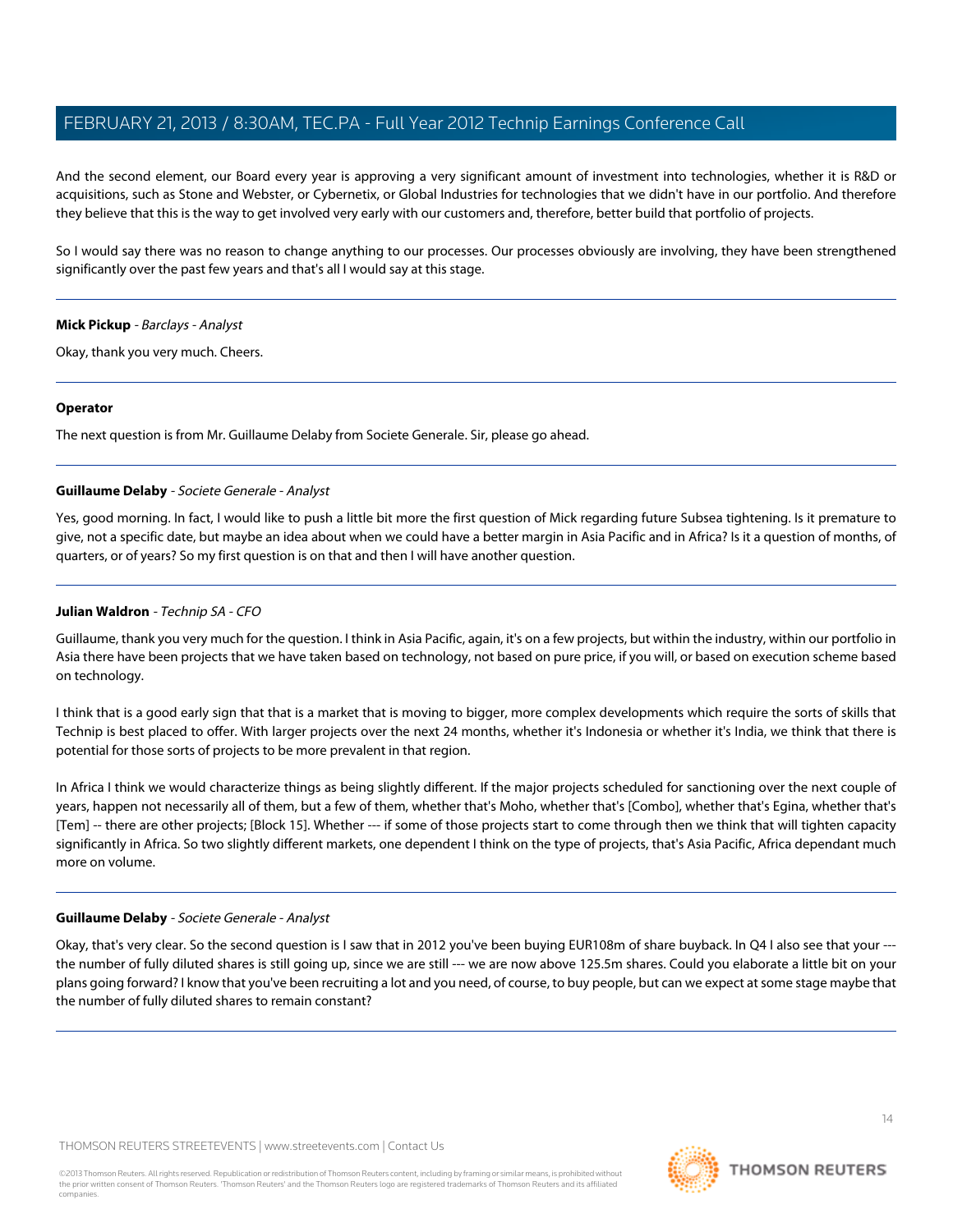#### **Julian Waldron** - Technip SA - CFO

So, Guillaume, I think first of all we will continue over the next several months to buy modest amounts of shares for the existing plans. Secondly, the big change over the last two years has been in the two convertibles --

#### **Guillaume Delaby** - Societe Generale - Analyst

Of Course.

#### **Julian Waldron** - Technip SA - CFO

-- and last year the share issue for employees that was done in June, July. We have no plans, clearly, for a further convertible and we have no plans for the foreseeable future for another stock -- for another share issue for employees. So what we hope is that shareholders will support, as they did last year, about 0.8% of the capital in terms of awards of options and performance shares. And that's the resolution that we'll put to shareholders at the general assembly this year.

So dilution plan for the next 12 months would be 0.8%. I think we're getting towards the end of, if you will, the mechanical increase of the share count around -- the fully diluted share count around the convertibles. So I think the comparison base would be more benign around about the middle of this year.

#### **Guillaume Delaby** - Societe Generale - Analyst

Just one point, if I may. If I remember correctly, over the last three years you have been issuing roughly 1.7m or 1.8m of new shares per annum for the employees. So for 2012 -- or for 2013 what do you plan to do? I missed your initial --

#### **Julian Waldron** - Technip SA - CFO

We've actually been bringing down the amount that we've been asking to issue for employees.

#### **Guillaume Delaby** - Societe Generale - Analyst

Okay. To 0.8m, --

#### **Julian Waldron** - Technip SA - CFO

It was --

#### **Guillaume Delaby** - Societe Generale - Analyst

-- okay.

#### **Julian Waldron** - Technip SA - CFO

-- 0.8% last year and it will be 0.8% again this year.

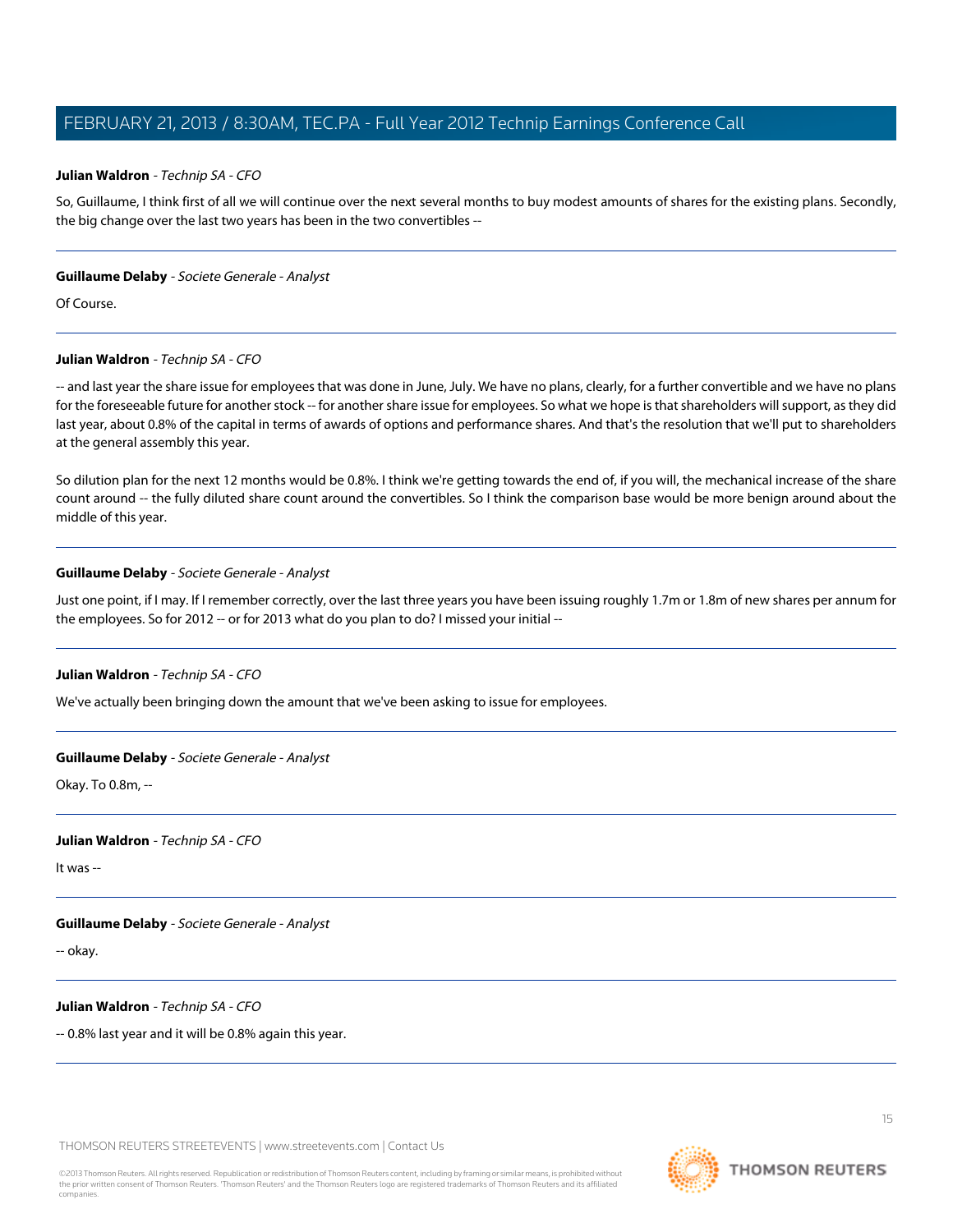#### **Guillaume Delaby** - Societe Generale - Analyst

Okay, thank you very much.

#### **Operator**

<span id="page-15-0"></span>The next question is from Mr. David Phillips from HSBC. Sir, please go ahead.

#### **David Phillips** - HSBC - Analyst

Thanks. Morning, everyone. A few questions. Just on your outlook slide, looking at the business environment, the word Nigeria was probably unsurprisingly not on that slide. I just thought --- in general what is your level of confidence for some of these big West African awards in the next 12 months to 18 months?

Do you still feel --- I know some of it is very hard to tie down, but do you still feel there's a good likelihood these will really come through? And if they do, does that have any change on the shape of your working capital in terms of maybe some outflows or inflows? And how does that change?

And the last question was a more general one on staffing. I remember a while ago, Thierry, you mentioned that soon Portuguese would become the most common language in Technip. I wonder what you view is on -- whether the ability to hire the right people with the right skills and so on, is that any better or any worse than it has been now versus, let's say, a year ago? Thanks.

#### **Thierry Pilenko** - Technip SA - Chairman and CEO

Okay, well, two good questions. First of all, I would not put all the countries of West Africa in the same basket. You've heard me, I think, many times that I think the business is much, much slower in Nigeria than it is in the rest of the countries in West Africa. Now, I do believe that at some stage we will see the award Egina, even though this has been announced almost every quarter for the past two years that it was imminent.

I would not make any forecast here about when are the decisions and the awards going to be made, but it looks like this is the most likely large project to be awarded this year in Nigeria.

Now, the momentum in Angola is building up and we should see awards this year in Angola, [as] we will see in Ghana and Congo, so I think the dynamics is slightly different from one country to another.

Staffing compared to one year ago. You've seen that we've been able to increase our people by about --- our headcount, sorry, by about -- more than 5,000 people in 2012. About 1,200 are coming directly from the acquisition of Stone & Webster, so very highly-qualified people in petrochemicals.

I would say the good news today is that Technip has been recruiting everywhere we work and this is part of our national content and a part of creating a very strong anchoring and long-term engineering and project management capacity in the countries which have significant potential for oil and gas. And the reputation of Technip has actually grown in 2012, because we have been acquisitive. We have been driven by technology. We have won very good projects. And when you want to recruit engineers you have to attract them with the right projects.

So I think the fact that we recruit everywhere in the world, and the fact that our reputation in terms of our ability to tackle the most interesting projects, I think both these elements are helping us recruit the talent that we need. But of course we need to be very vigilant, because people who have been trained by Technip are also very attractive. Particularly, our clients like to hire Technip people.

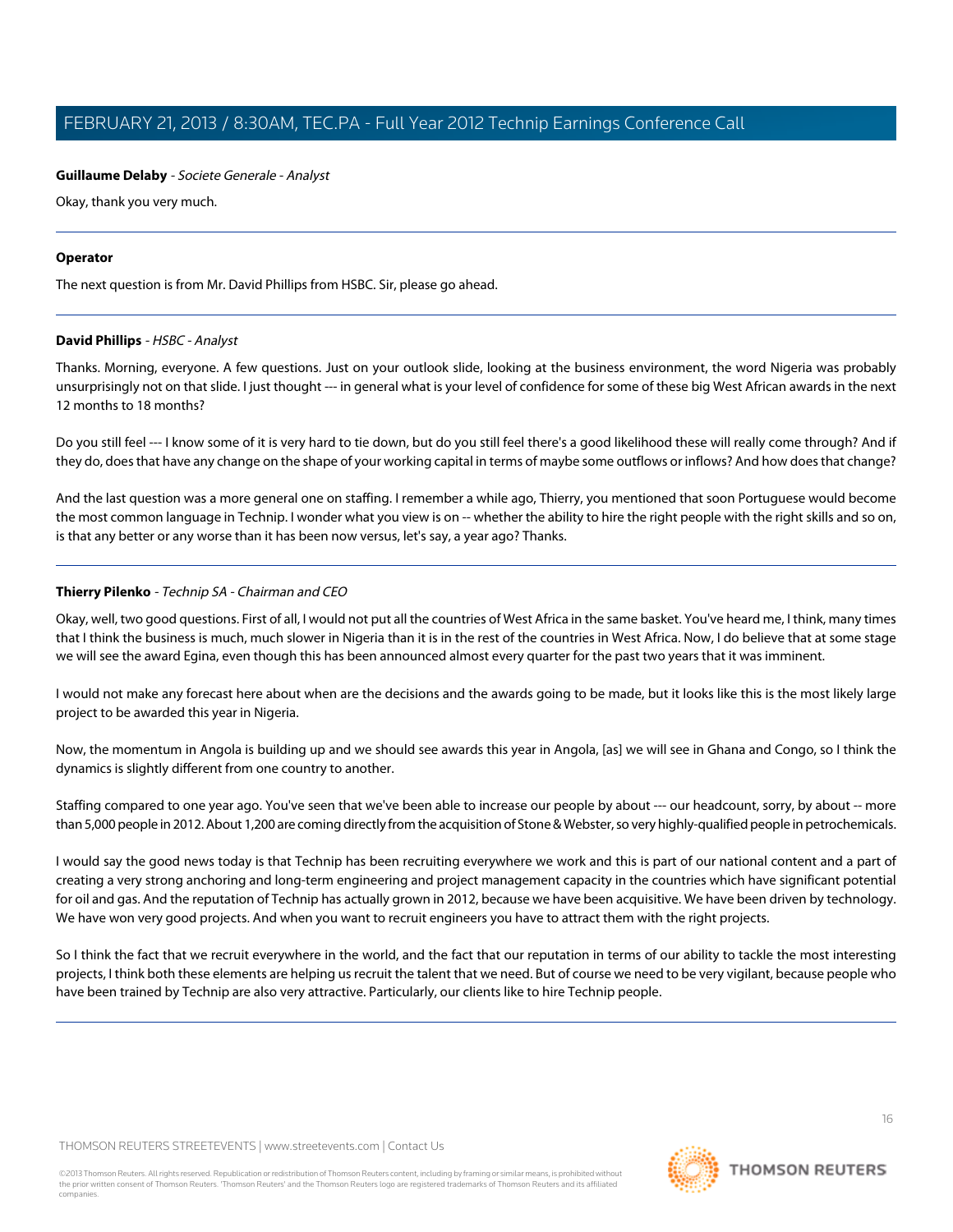#### **David Phillips** - HSBC - Analyst

Okay, and just quickly following up on the working capital question about the big Offshore projects. If --- you made the comment that your working capital is probably towards a more normal level now. If you do see a few big awards, well, let's say one or two this year, do you --- in West Africa, do you think you would see a material change in that position in the next couple of years?

#### **Julian Waldron** - Technip SA - CFO

David, no I don't. I think that the days of --- if I can use the word. I think the days of Qatar in 2006, 2007 are not coming back any time soon.

#### **David Phillips** - HSBC - Analyst

Okay, great. Thanks a lot, guys, very helpful.

#### **Julian Waldron** - Technip SA - CFO

We'll still get advances, but -- because that is the way the industry does and should work, needs to work, but they'll be normal.

#### **David Phillips** - HSBC - Analyst

Sure. Okay, thank you.

#### **Julian Waldron** - Technip SA - CFO

Thanks.

#### <span id="page-16-0"></span>**Operator**

We have time for a few more questions. The next question comes from Mr. Julien Laurent from Natixis. Sir, please go ahead.

#### **Julien Laurent** - Natixis - Analyst

Good morning. A question about your agreement with Schlumberger about the asset integrated on flexible. Do you have any kind of achievement? So far a very significant contract. And do you expect to see more co-operation on the equipment side in the future?

And another question again on the flexible. You've mentioned three big projects in Brazil. Is it fair to assume that the average flexible for each FPSO is historically between 150 kilometers and 200 kilometers per [served] contract?

#### **Thierry Pilenko** - Technip SA - Chairman and CEO

Okay, well, I take those two questions. We have continued to work pretty actively with Schlumberger on the asset integrity initiative, but I don't think there is anything we can or should report at this stage.

The only thing I'd like to say is that there is a growing interest in the industry to make sure that we monitor, not only the flows and the production and identify the eventual bottlenecks in the production, but also we monitor very well the integrity of every single critical piece of the production

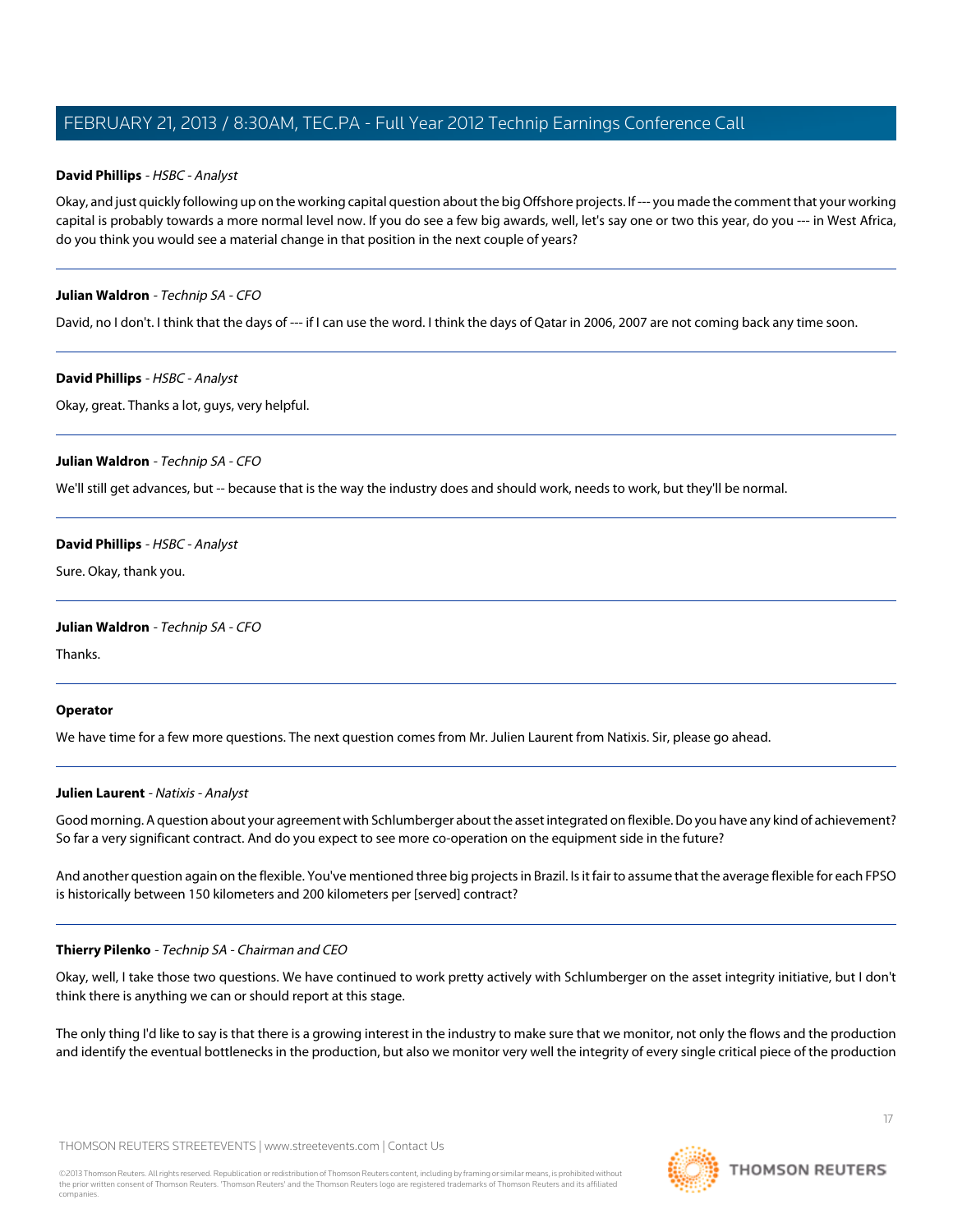systems, particularly in the Offshore and Subsea environment. So I think this initiative is a long term initiative, but is spot on when we look at the client's interests.

Now, going back to your question about Brazil, the --- it's a bit hard to give you a precise number at this stage. Your number, 150 kilometers to 200 kilometers, is based on an architecture of the development that was very preliminary, in the sense that the initial results from production from the sub-salt wells are much better than anticipated, which is very good news for Petrobras in the sense that those wells are going to be more productive and you will need to drill less wells.

Now, that will require larger diameters, particularly for the risers and some flow lines. Therefore, we are going to have maybe less kilometers but higher- end products because of the bigger diameter, because of the large flow rates. So it's a little bit too early to tell how we're going to give you a specific number, but 150 kilometers is probably not a bad number.

#### **Julien Laurent** - Natixis - Analyst

Okay, clear. Thank you.

#### **Thierry Pilenko** - Technip SA - Chairman and CEO

One more question?

#### **Operator**

<span id="page-17-0"></span>We have a question from Mr. Ryan Kauppila from Citigroup. Sir, please go ahead.

#### **Ryan Kauppila** - Citigroup - Analyst

Yes, good morning. Obviously, order intake in Subsea and Onshore/Offshore exceeded your expectations for 2012. How has that impacted your approach to bidding in 2013?

And then, Julian, just on the tax rate and how the geographical mix of backlog affects that. Any guidance you could rough ride on 2013 would be much appreciated?

#### **Julian Waldron** - Technip SA - CFO

Thank you, Ryan. So I think for bidding in 2013 I think we felt that we were bidding with the same principles; diversification; focus on the ability to execute; focus on profitability in 2012. And I don't think that's going to change in 2013. And given that we're bringing on assets, equal, given the geographic diversification in both Onshore/Offshore, and in Subsea, we have an ability to take on more orders and grow.

Tax. So it's a little difficult to forecast on a short-term basis on exactly how margin and profit recognition will come through. We've historically guided for around 30% for the tax rate and I wouldn't want to change that significantly. We may over a few quarters come more 29%, 30% than around 30%.

I think we're making --- we're seeing a number of countries around the world who are in lower corporate tax rates and, given that we're geographically diversified, clearly, you see that come through the P&L. There's no particular thing at this point I'd call out over and above that. So that's -- it's not a terribly clear answer, but I'm not sure there's anything clearer to say, if I may.

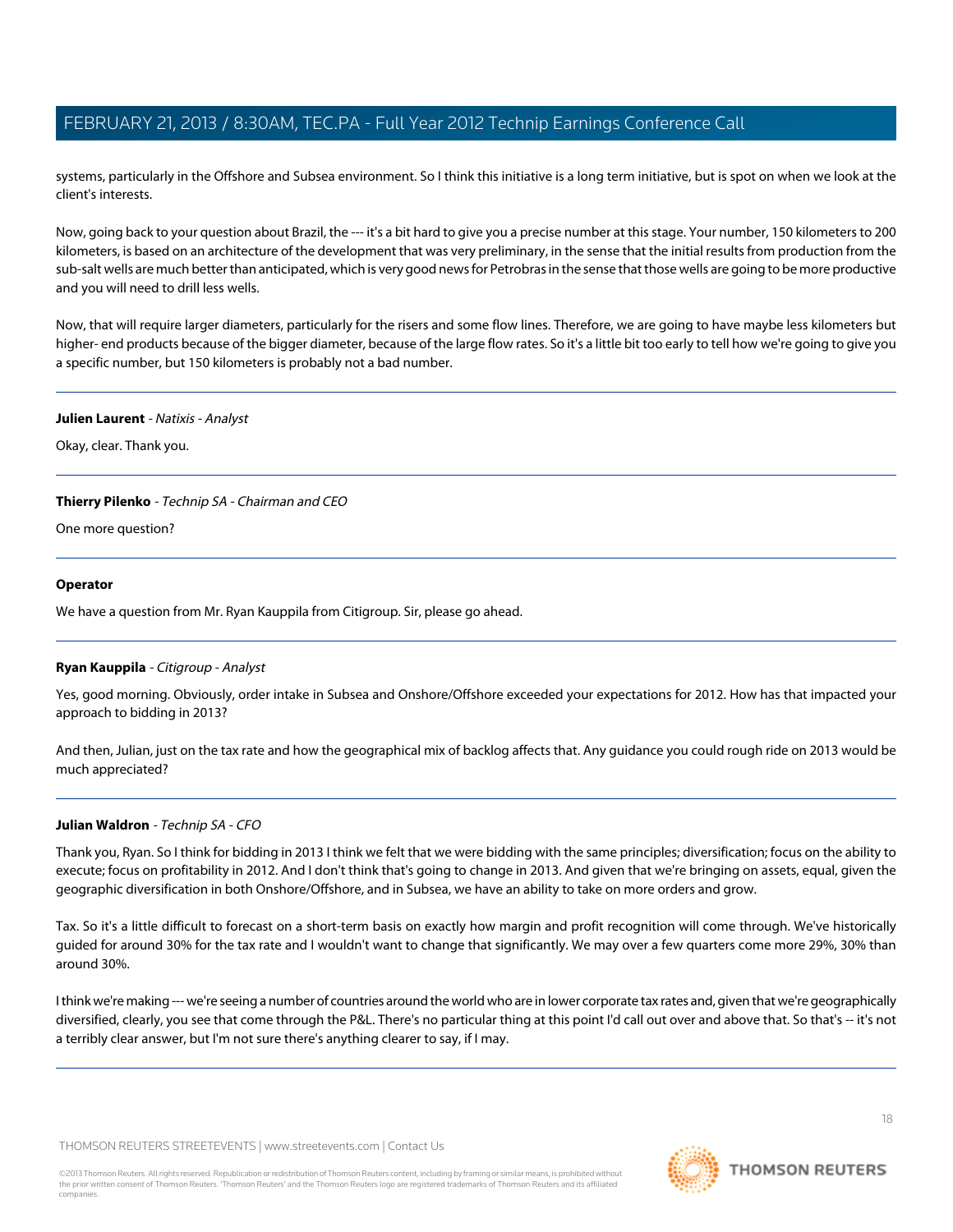#### **Ryan Kauppila** - Citigroup - Analyst

Okay. And just, on the first point, I appreciate there's still an attractive bid pipeline, but how have you had to adjust your win rate and then expected probability of success as that backlog's exceeded expectations?

#### **Thierry Pilenko** - Technip SA - Chairman and CEO

Well, you have to realize that with the --- in the Subsea business we're going to have new assets coming on-stream. We haven't yet announced any of the potential projects that we could be bidding with Heerema, so we have access two additional capacity there for ultra-deepwater.

We have on the radar screen some projects that require everything from ultra-deepwater, high tension, rigid risers, flexible and deep-to-shore large diameter flow lines --- not flow lines, export lines, and which really fall into all the strengths of Technip; Heerema for the ultra-deepwater, Technip for the infield developments, including flexible pipes, and Technip for the deep-to-shore with the G1200 or the G1201.

So some of the projects, the larger ones that we will be bidding into 2013 present those characteristics. Now, when are they going to be sanctioned, which conditions and so forth I can't tell you yet, but they do exist. And our clients need to make those developments because they need to increase production, or at least compensate for production declines in other parts of the world.

#### **Julian Waldron** - Technip SA - CFO

Ryan, just a couple of technical points. [It's a] lot of the backlog increase if you look back at the backlog visibilities for forward-year two and beyond execution. So we --- although the revenue is beginning to come through into the P&L, the backlog growth has been consistently more for the outer years than the inner years. And if you look at the estimated backlog coverage for the '13 that I referred to, we're not higher or lower. We're pretty much bang in line in Subsea with where we've been in previous years.

So we enter the year with spare capacity in some of the assets, as we do every year. So we have the ability to take on a few projects for execution within 2012 as well as --- sorry, within 2013, as well as the ability to grow the backlog for '15, '16, '17 execution. And it does appear to be those longer- range projects which are coming through at the moment in greater volume.

#### **Ryan Kauppila** - Citigroup - Analyst

Okay, that's very helpful. Thanks.

#### **Julian Waldron** - Technip SA - CFO

Take maybe two more, if we can answer quickly on them.

#### <span id="page-18-0"></span>**Operator**

We have one last question from Mr. Christyan Malek from Nomura. Sir, please go ahead.

#### **Christyan Malek** - Nomura - Analyst

Hi, good morning, gentlemen. Just three questions, but brief. First, you talked about diversifying backlog to manage risk and it's been the right strategy, obviously, through the consistent earnings, but what do you consider to be the right proportion of Subsea versus Offshore and Onshore? And if you can do that regionally, is there a maximum level, so to speak, in one region or segment you wouldn't surpass?

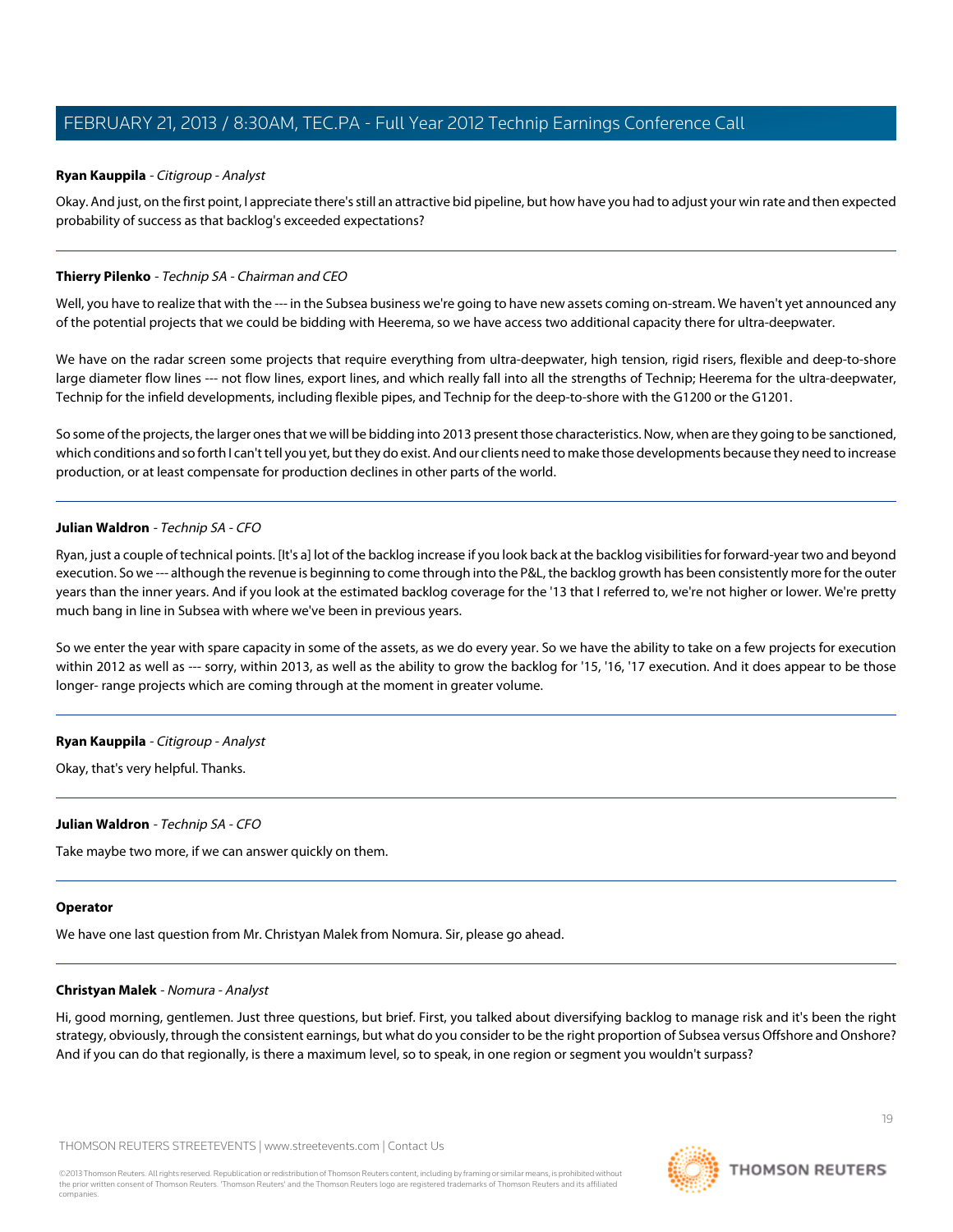And then, secondly, just coming back to your --- Thierry's point on FPSOs taking longer to build [as quickly], does that impact utilizations in your production manufacturing business? If you say it's R&D taking longer to sanction could utilizations come under pressure over the medium term? And I'll come back with the third question.

#### **Thierry Pilenko** - Technip SA - Chairman and CEO

Okay. Well, I don't think there is an ideal number in our backlog and in the balance between Subsea and Onshore/Offshore, because particularly when we win a big project or seize a big project we can start to see big swings. But given the investment that we have made into the Subsea business it is important that we continue to grow that business. You see that our backlog is now around EUR6m --- EUR6b, sorry, EUR6b.

We want to keep it diversified. If we get some larger projects it may jump up on a quarter or two, but definitely this is the part of the business where we had a lot of differentiation and we want this part to grow over the years. And I think we went probably over the past five or six years from 30% to almost 50%. And I think that is quite good and directionally this is where we want to be.

Now, the FPSO's delays, you're right, could have an impact upon the production, but we never based our production in the plants on the schedule -- the initial schedule of the FPSOs. And you also should not forget that many of the lines that we produce in Brazil are being produced for the traditional fields which are already in production and where we have started to replace some lines.

So it is not just the pre-salt lines. And many of the activities that we have in Brazil are for the more traditional [campus], above-salt type of reservoirs. And this is the market that will continue to develop itself, because some of the existing lines, whether they're flexible or rigid, are reaching the end of their usable life and the reservoirs are still there and can still produce. So it's a mix of products that will come out of our factories.

#### **Christyan Malek** - Nomura - Analyst

Thank you. And then just finally, on CapEx, when do you --- when should we expect CapEx to come down over the medium term? And, related to that, if the Offshore outlook isn't as strong as was originally thought, is it safe to say that you're not going to be building a EUR1b vessel over the next few years?

#### **Julian Waldron** - Technip SA - CFO

It's a good question. I think we have a lot of assets to bring on-stream, so our focus is -- as Thierry mentioned, is and has to be getting those assets on-stream and using them. And I think that's priority number one over and above anything else.

So there are some opportunities to build and invest in additional capacity. I mentioned the PLSVs in Brazil. But we've done those up to now in partnership and we will continue to do --- if we get involved in those we will continue to do those in partnership.

The alliance with Heerema gives us --- along with Heerema, gives both of us the platform to bring into service and exploit the [Egeria] in particular, so neither of us at this stage see the need to invest in anything which would complement or follow the [AGM].

So I don't think we'll sit here and say that there's nothing over the next few years that we wouldn't invest in, but at the moment we don't see the need around a very major vessel, because we've --- we and Heerema have one together. The PLSVs we'll do in partnership. And the primary focus needs to be upping the utilization of the assets we've been building and are currently building.

#### **Christyan Malek** - Nomura - Analyst

Thank you very much.

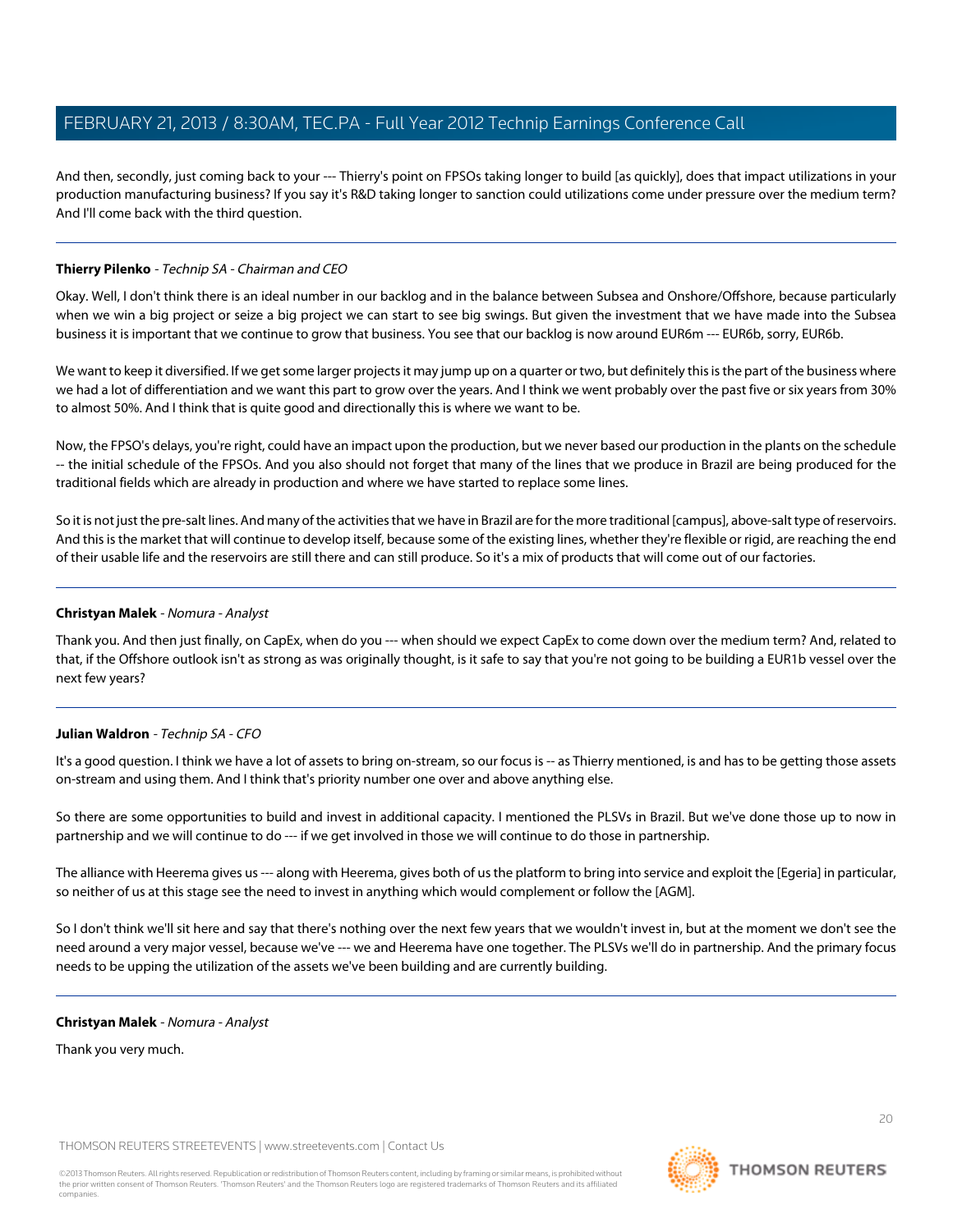#### **Julian Waldron** - Technip SA - CFO

Thank you. We'll take one last question.

#### **Operator**

<span id="page-20-0"></span>We have one last question from Mrs. Amy Wong from UBS AG. Madam, please go ahead.

#### **Amy Wong** - UBS AG - Analyst

Hi, thanks for taking my question. I have two quick ones. The first one might be a bit longer. Could you just share with us -- on your success in winning quite a bit of FEEDs over the last 12 to 18 months, can you share with us how receptive your customers have been to your engineering services and how then that affects your view on your likelihood of wining EPC projects down the line?

And just a second question to that is, looking ahead into '13, '14 and '15, is there any one year that stands out with a lot more Offshore installation and project completion in your portfolio? Thanks.

#### **Thierry Pilenko** - Technip SA - Chairman and CEO

Well, Amy, let me start with the FEEDs and so forth. If you look at what we've been doing over the past few years is that we -- whether it is in Subsea, Onshore or Offshore, we try to get involved very early with our customers at the conceptual stage, then at the FEED stage. And in fact many of the projects we are working on at the moment are projects for which we have done the FEED.

And I can tell you our FEED activity is --- well, is bigger than ever today. We are working on several FEEDs and this is through -- across the board, including, obviously, the [downstream] petrochemicals and fertilizers in particular. So I do believe that some FEEDS will transform into EPC or convertible EPC projects. I'm not sure I can give you more about that. You want to take the second one?

#### **Julian Waldron** - Technip SA - CFO

And just to come through on major installation phases in Subsea; Mariscal Sucre in Venezuela for '13; [Golean] for '13, '14; and then '14, '15 you're looking in particular at the North Sea projects, Quad, Boyla and others over '14, '15. Now, there are others, but just to give you some very quick highlights I think those are the projects I'd call out.

#### **Amy Wong** - UBS AG - Analyst

And does that then result in quite an evenly spread ending in projects in your opinion, '13 to '15?

#### **Julian Waldron** - Technip SA - CFO

There's certainly more in '14, '15 than there is in '13, that's for sure. After '13 the ramp up in the backlog over the last couple of years has been skewed probably towards the North Sea. So that will in terms of major projects coming into execution phase, particularly Quad, there's probably a slight skew in favor of the North Sea, but it does remain pretty geographically diversified.